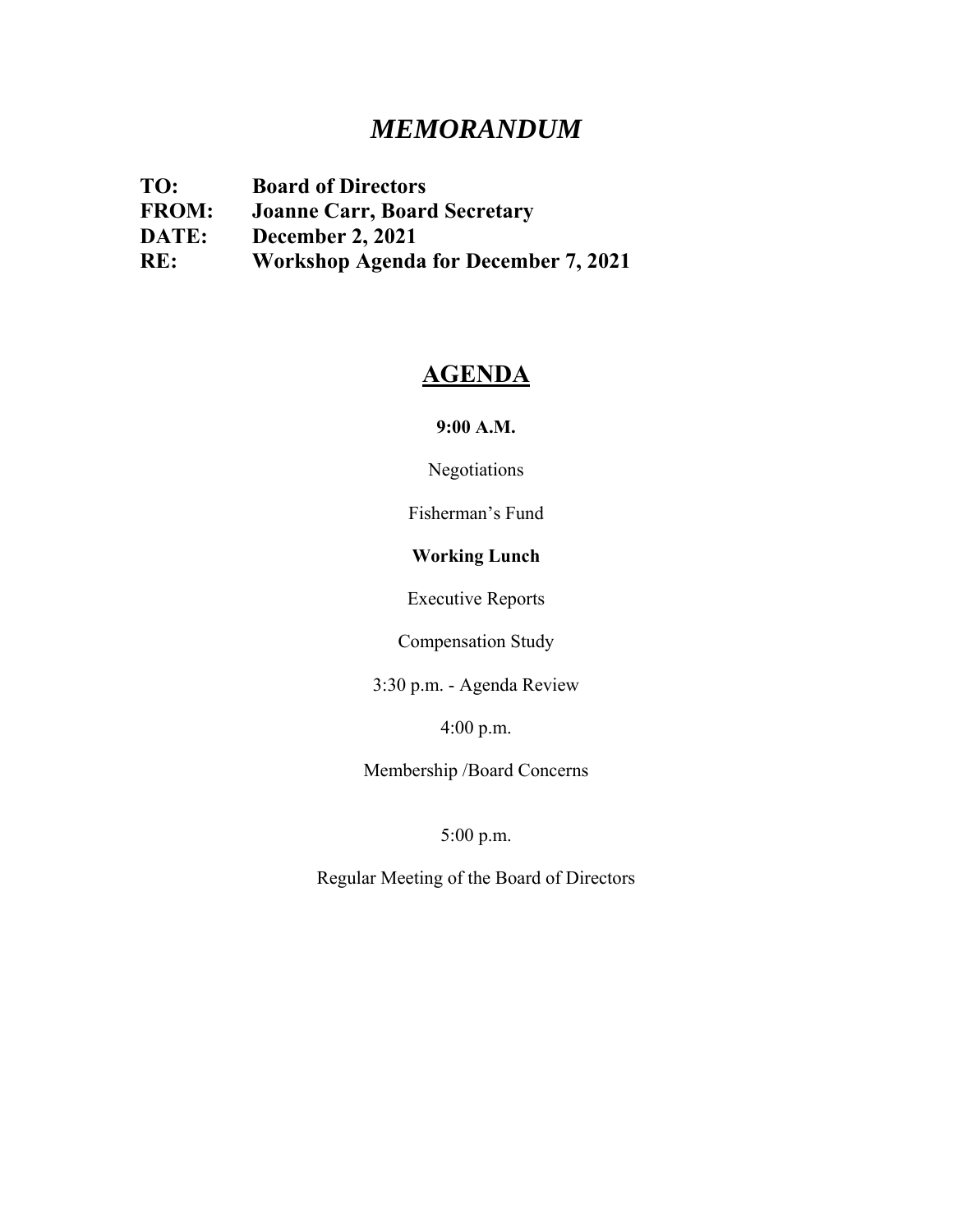#### **GO TO SAULT TRIBE WEBSITE LINK WWW.SAULTTRIBE.COM TO REGISTER TO ATTEND THE MEETING**

#### **BOARD OF DIRECTORS REGULAR MEETING KEWADIN CASINO AND CONVENTION CENTER SAULT STE. MARIE, MICHIGAN December 7, 2021 5:00 P.M.**

- I. CALL TO ORDER
- II. INVOCATION: Prayer, Smudging, Presentation of Grandfathers
- III. ROLL CALL
- IV. PRESENTATION:
- V. MINUTES:

| VI.  | <b>RESOLUTIONS:</b>  | Cultural – After School Ojibwe Lanaguage<br>Nat. Resources - Collaborative Fish. Wildlife, Ecosystem<br>Nat. Resources - Ruffed Grouse<br>DeMawating - Tanglewood Marsh<br>Gov't Industrial Warehouse Complex/MEDC Warehouse<br>Continuing Funding FY22 Jan - December<br>Transportation - 2022-2025 TIP<br>Mac Co Cooperative Agreement<br>Approve Contract - ReConnect Broadband Consultant<br>Auth to Apply for Grant - MEDC/Tamarack Bus. Center<br>Auth to Neg - Gladstone Medical<br>Sault Tribe Corp Charter Appointment<br>Reaffirm/Reapprove Loans from SS Funds<br>Auth. Temporary Management Agreement - S.T.Inc.<br>Approving Financial Policies and Procedures<br>Auth of a Direct Mailing of Voter Registration<br>Elec. Code Strict Adherence & Conformity with Constitution<br>Expand PRC Service Area - Emmet/Cheboygan Counties<br>Re-Open Rolls to Eligible Individuals<br>Establishing a Minimum Wage<br>Retirement of Board Pension/Retirement<br>Board Participation in Social Security Retirement<br>Forensic Audit - Signature Authority |
|------|----------------------|------------------------------------------------------------------------------------------------------------------------------------------------------------------------------------------------------------------------------------------------------------------------------------------------------------------------------------------------------------------------------------------------------------------------------------------------------------------------------------------------------------------------------------------------------------------------------------------------------------------------------------------------------------------------------------------------------------------------------------------------------------------------------------------------------------------------------------------------------------------------------------------------------------------------------------------------------------------------------------------------------------------------------------------------------------------|
|      |                      | Forensic Audit – Casino Developers                                                                                                                                                                                                                                                                                                                                                                                                                                                                                                                                                                                                                                                                                                                                                                                                                                                                                                                                                                                                                               |
| VII. | <b>NEW BUSINESS:</b> | <b>Mask Mandate</b><br><b>Vacation Hours</b><br>Ramification of Financial Policies by Legal, CRO, Ex Direct.<br>Referendum<br>Invite<br>Sault<br>Tribe<br>Voters<br>to<br>to<br>Approve/Disapprove of the Temporary Oversight of the Tribal<br>EDC Operations STI or any external or quasi external entity.<br><b>Board Concerns</b>                                                                                                                                                                                                                                                                                                                                                                                                                                                                                                                                                                                                                                                                                                                             |

#### VIII. ADJOURN TO EXECUTIVE SESSION:

- IX. RECONVENE AND REAFFIRM
- X. ADJOURN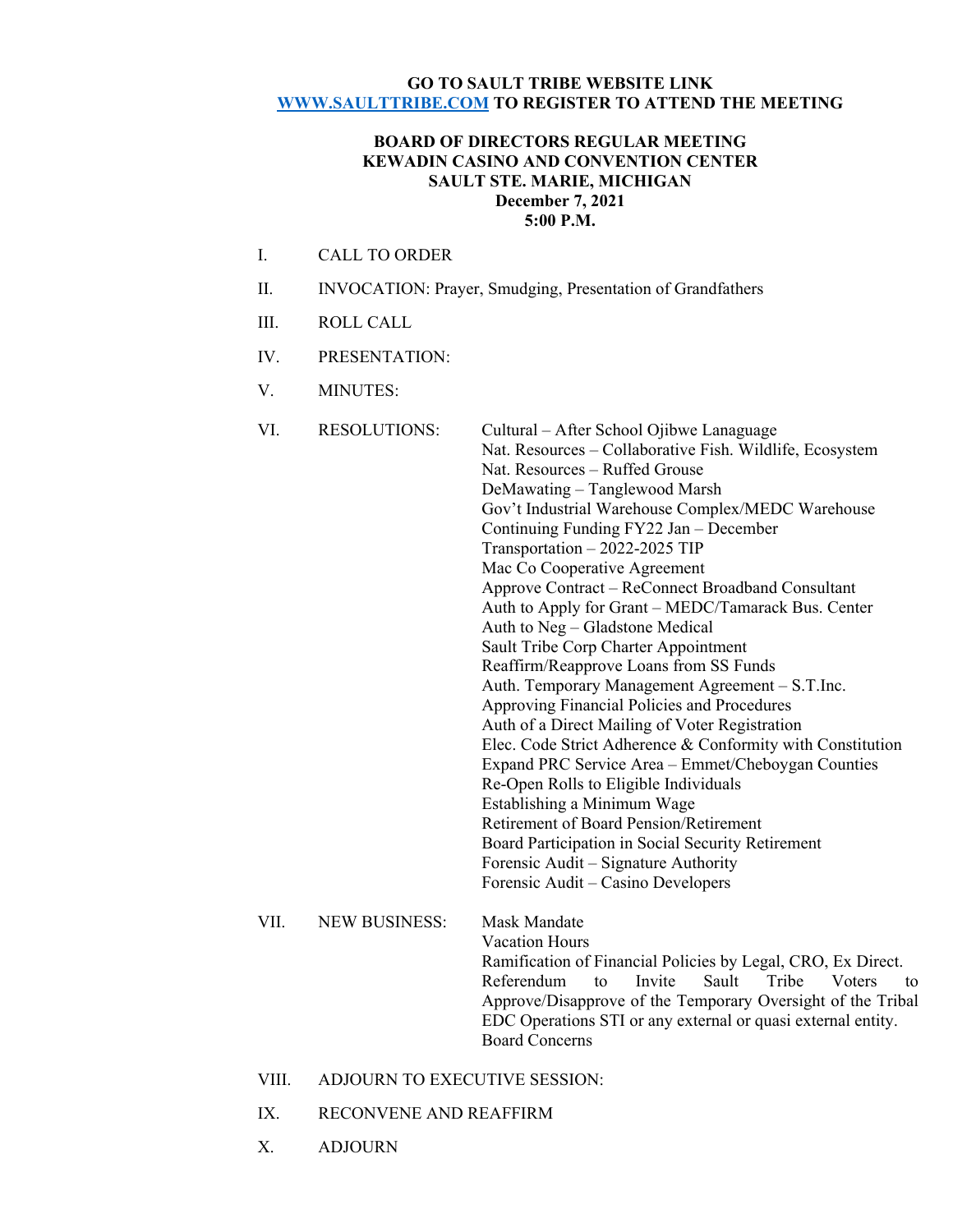## **BOARD OF DIRECTORS REGULAR MEETING**

## **December 7, 2021 Sponsor's List**

## **RESOLUTIONS:**

Cultural – After School Ojibwe Lanaguage – Cathy Devoy Nat. Resources – Collaborative Fish. Wildlife, Ecosystem – Eric Clark Nat. Resources – Ruffed Grouse – Eric Clark DeMawating – Tanglewood Marsh – Joel Schultz Gov't Industrial Warehouse Complex/MEDC Warehouse – Joel Schulz Continuing Funding FY22 Jan – December- Budget Transportation – 2022-2025 TIP – Wendy Hoffman Mac Co Cooperative Agreement – Wendy Hoffman Approve Contract – ReConnect Broadband Consultant – Larry Jacques Auth to Apply for Grant – MEDC/Tamarack Bus. Center – Joel Schultz Auth to Neg – Gladstone Medical – Joel Schultz Sault Tribe Corp Charter Appointment – Joel Schultz Reaffirm/Reapprove Loans from SS Funds – Bob Schulte Auth. Temporary Management Agreement – S.T.Inc.- Directors Hoffman, Causley, Gravelle, Sorenson, Hollowell. Approving Financial Policies and Procedures – Chair Payment, Directors Freiheit, Lowes, and various other Directors. Auth of a Direct Mailing of Voter Reg. – Chair Payment, Directors Freiheit, Lowes, and various other Directors Elec. Code Strict Adherence/Conformity w/Constitution – Chair Payment, Directors Freiheit, Lowes, and various other **Directors** Expand PRC Service Area – Emmet/Cheboygan Counties – Chair Payment, Directors Freiheit, Lowes, and various other **Directors** Re-Open Rolls to Eligible Individuals – Chair Payment, Directors Freiheit, Lowes, and various other Directors Establishing a Minimum Wage – Chair Payment, Directors Freiheit, Lowes, and various other Directors Retirement of Board Pension/Retirement – Chair Payment, Directors Freiheit, Lowes, and various other Directors Board Participation in Social Security Retirement – Chair Payment, Directors Freiheit, Lowes, and various other Directors Forensic Audit – Signature Authority – Chair Payment, Directors Freiheit, Lowes, and various other Directors Forensic Audit – Casino Developers – Chair Payment, Directors Freiheit, Lowes, and various other Directors

## **NEW BUSINESS:**

Mask Mandate – Director Sorenson Vacation Hours – Director Sorenson

Ramification of Financial Policies by Legal, CRO, Ex Direct. - – Chair Payment, Directors Freiheit, Lowes, and various other **Directors** 

Referendum to Invite Sault Tribe Voters to Approve/Disapprove of the Temporary Oversight of the Tribal EDC Operations STI or any external or quasi external entity. – Chair Payment, Directors Freiheit, Lowes, and various other Directors

Board Concerns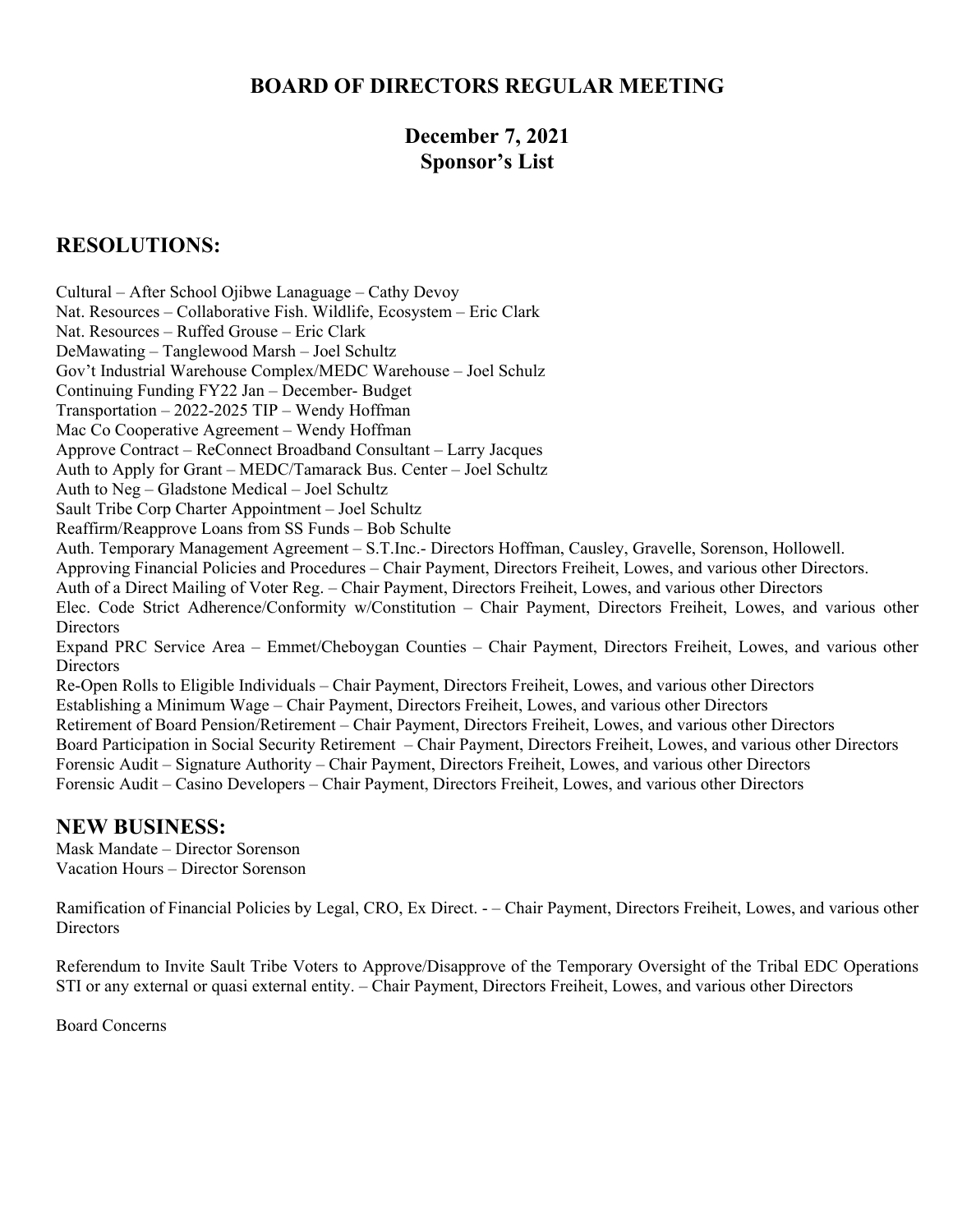### **CULTURAL – AFTER SCHOOL OJIBWE LANGUAGE FY 2022 BUDGET MODIFICATION**

BE IT RESOLVED, that the Board of Directors of the Sault Ste. Marie Tribe of Chippewa Indians hereby approves the FY 2022 budget modification to After School Ojibwe Language for a decrease in Federal HHS revenue monies of \$24,795.29. No effect on Tribal Support.

#### **C E R T I F I C A T I O N**

We, the undersigned, as Chairperson and Secretary of the Sault Ste. Marie Tribe of Chippewa Indians, hereby certify that the Board of Directors is composed of 13 members, of whom \_\_\_\_\_\_ members constituting a quorum were present at a meeting thereof duly called, noticed, convened, and held on the day of 2021; that the foregoing resolution was duly adopted at said meeting by an affirmative vote of \_\_\_\_\_\_ members for, \_\_\_\_\_ members against, members abstaining, and that said resolution has not been rescinded or amended in any way.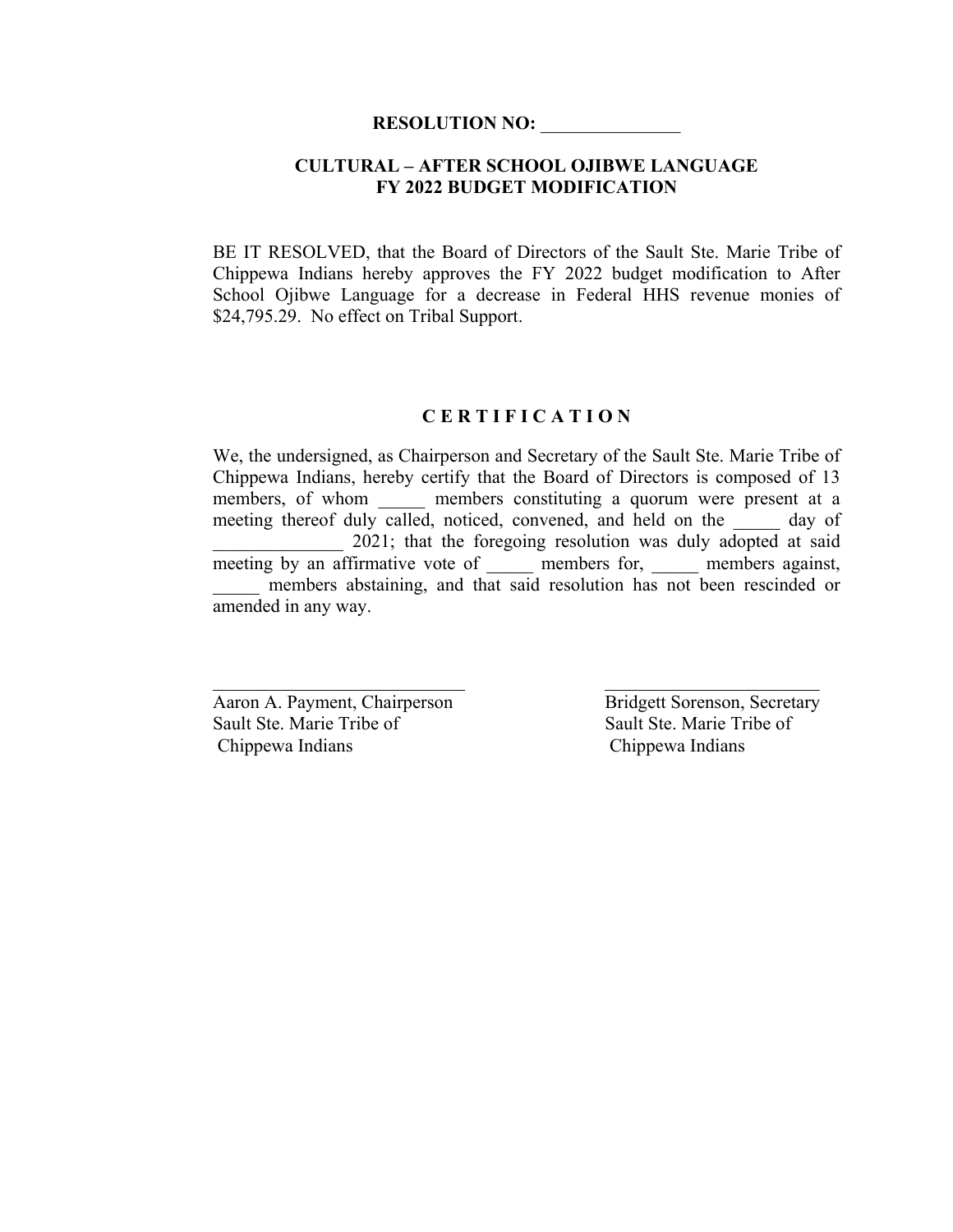## **NATURAL RESOURCES - COLLABORATIVE FISH, WILDLIFE, AND ECOSYSTEM ASSESSMENT AND MANAGEMENT SURVEY PROJECT ESTABLISHMENT OF FY 2022 BUDGET**

BE IT RESOLVED, that the Board of Directors of the Sault Ste. Marie Tribe of Chippewa Indians hereby approves the establishment of FY 2022 budget for Collaborative Fish, Wildlife, and Ecosystem Assessment and Management Survey Project with U.S. Forest Service monies of \$19,138.31. No effect on Tribal Support.

## **C E R T I F I C A T I O N**

We, the undersigned, as Chairperson and Secretary of the Sault Ste. Marie Tribe of Chippewa Indians, hereby certify that the Board of Directors is composed of 13 members, of whom embers constituting a quorum were present at a meeting thereof duly called, noticed, convened, and held on the \_\_\_\_\_ day of 2021; that the foregoing resolution was duly adopted at said meeting by an affirmative vote of \_\_\_\_\_\_ members for, \_\_\_\_\_ members against, \_\_\_\_\_ members abstaining, and that said resolution has not been rescinded or amended in any way.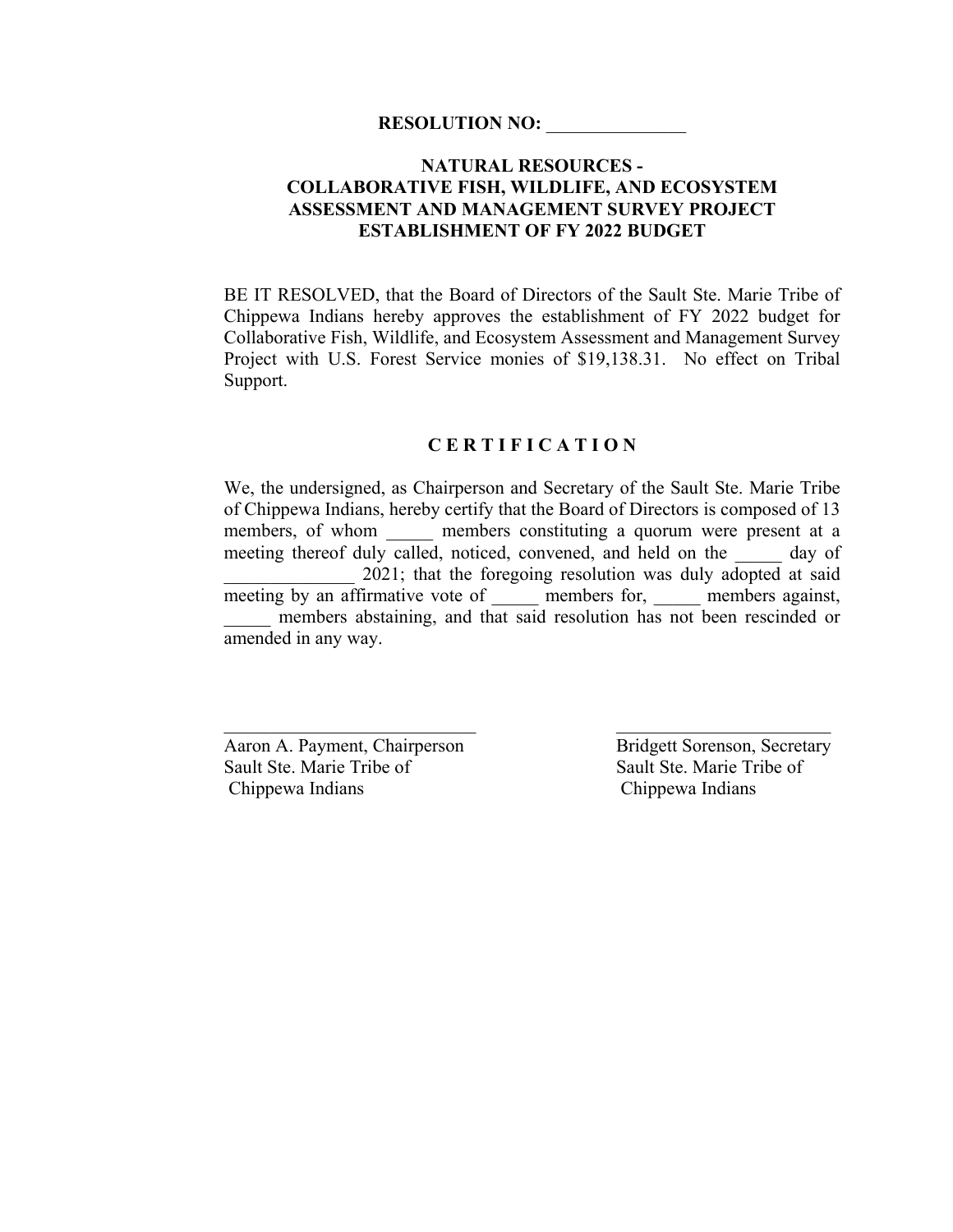### **NATURAL RESOURCES – RUFFED GROUSE FY 2022 BUDGET MODIFICATION**

BE IT RESOLVED, that the Board of Directors of the Sault Ste. Marie Tribe of Chippewa Indians hereby approves the FY 2022 budget modification to Ruffed Grouse to change the personnel sheet and increase Federal BIA Revenue monies of \$30,231.16. No effect on Tribal Support.

#### **C E R T I F I C A T I O N**

We, the undersigned, as Chairperson and Secretary of the Sault Ste. Marie Tribe of Chippewa Indians, hereby certify that the Board of Directors is composed of 13 members, of whom \_\_\_\_\_\_ members constituting a quorum were present at a meeting thereof duly called, noticed, convened, and held on the day of 2021; that the foregoing resolution was duly adopted at said meeting by an affirmative vote of \_\_\_\_\_\_ members for, \_\_\_\_\_ members against, members abstaining, and that said resolution has not been rescinded or amended in any way.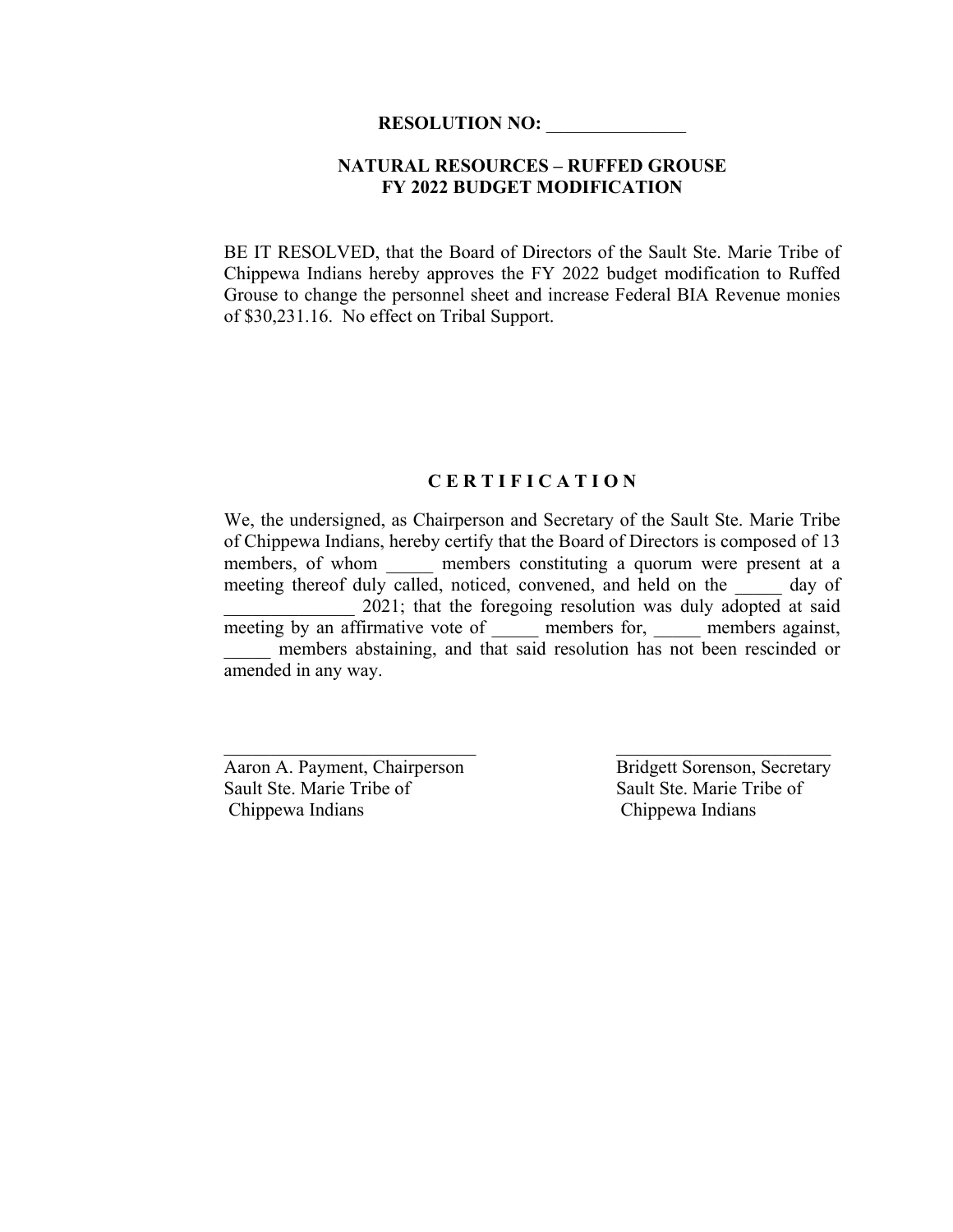## **DEMAWATING DEVELOPMENT-TANGLEWOOD MARSH GOLF COURSE FY2022 BUDGET MODIFICATION**

BE IT RESOLVED, that the Board of Directors of the Sault Ste. Marie Tribe of Chippewa Indians hereby approves the FY 2022 budget modification for DeMawating Development to add Tanglewood Marsh Golf Course with Other Revenue monies of \$445,503.00. No effect Tribal Support.

#### **C E R T I F I C A T I O N**

We, the undersigned, as Chairperson and Secretary of the Sault Ste. Marie Tribe of Chippewa Indians, hereby certify that the Board of Directors is composed of 13 members, of whom \_\_\_\_\_\_ members constituting a quorum were present at a meeting thereof duly called, noticed, convened, and held on the day of 2021; that the foregoing resolution was duly adopted at said meeting by an affirmative vote of \_\_\_\_\_\_ members for, \_\_\_\_\_ members against, members abstaining, and that said resolution has not been rescinded or amended in any way.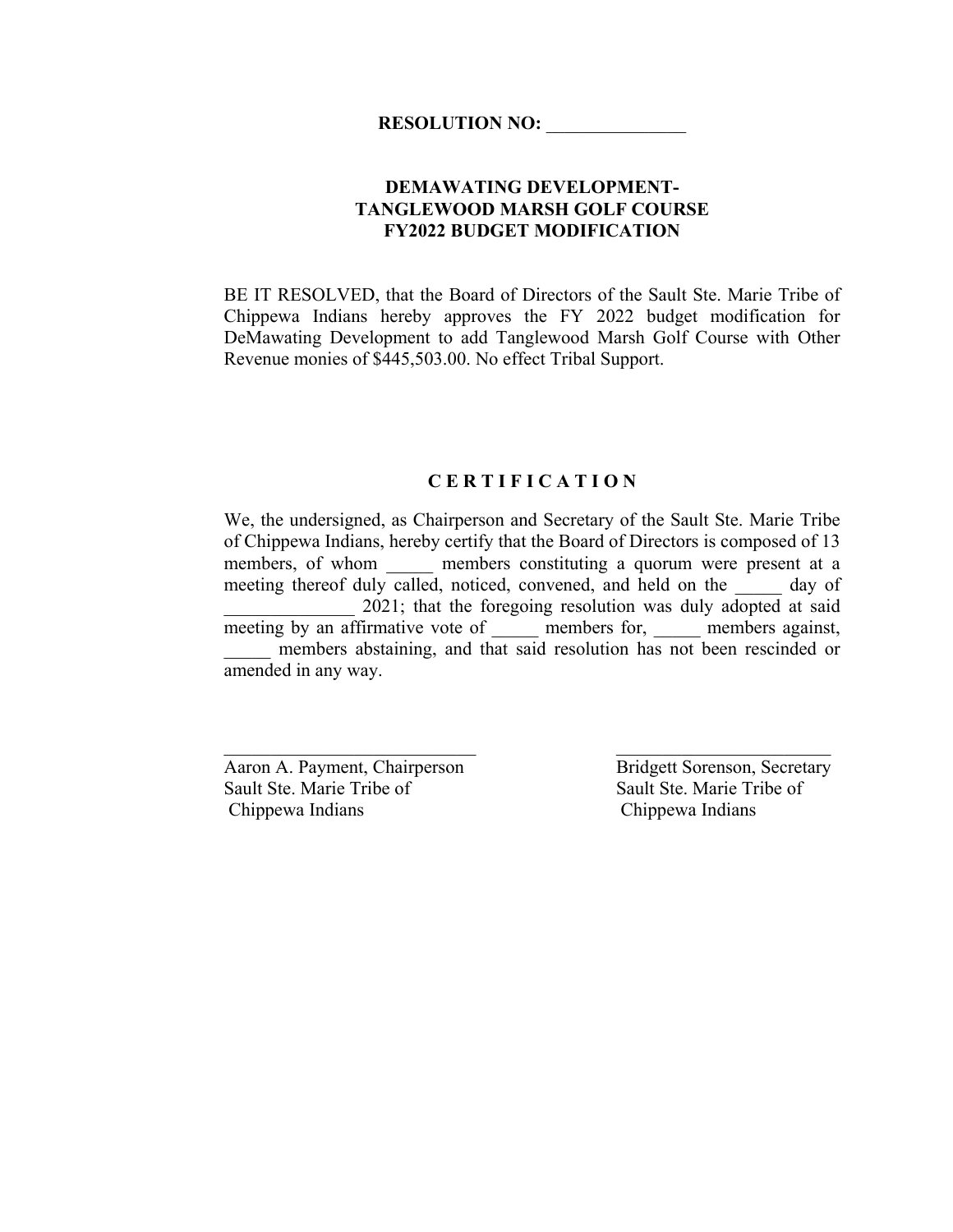### **GOVERNMENTAL – INDUSTRIAL WAREHOUSE COMPLEX AND MEDC WAREHOUSE FY 2022 BUDGET MODIFICATIONS**

BE IT RESOLVED, that the Board of Directors of the Sault Ste. Marie Tribe of Chippewa Indians hereby approves the FY 2022 budget modification to Industrial Warehouse Complex for an increase in Federal Department of Commerce revenue monies of \$1,898,255.34 and Tribal Support monies of \$232,373.00. This budget modification will also transfer in \$100,000.00 from Eagle Lending.

BE IT FURTHER RESOLVED, that that the Board of Directors of the Sault Ste. Marie Tribe of Chippewa Indians hereby approves the FY 2022 budget modification to MEDC Warehouse for an increase in State of Michigan revenue monies of \$83,333.36. No effect on Tribal Support.

#### **C E R T I F I C A T I O N**

We, the undersigned, as Chairperson and Secretary of the Sault Ste. Marie Tribe of Chippewa Indians, hereby certify that the Board of Directors is composed of 13 members, of whom \_\_\_\_\_\_ members constituting a quorum were present at a meeting thereof duly called, noticed, convened, and held on the day of 2021; that the foregoing resolution was duly adopted at said meeting by an affirmative vote of \_\_\_\_\_\_ members for, \_\_\_\_\_ members against, members abstaining, and that said resolution has not been rescinded or amended in any way.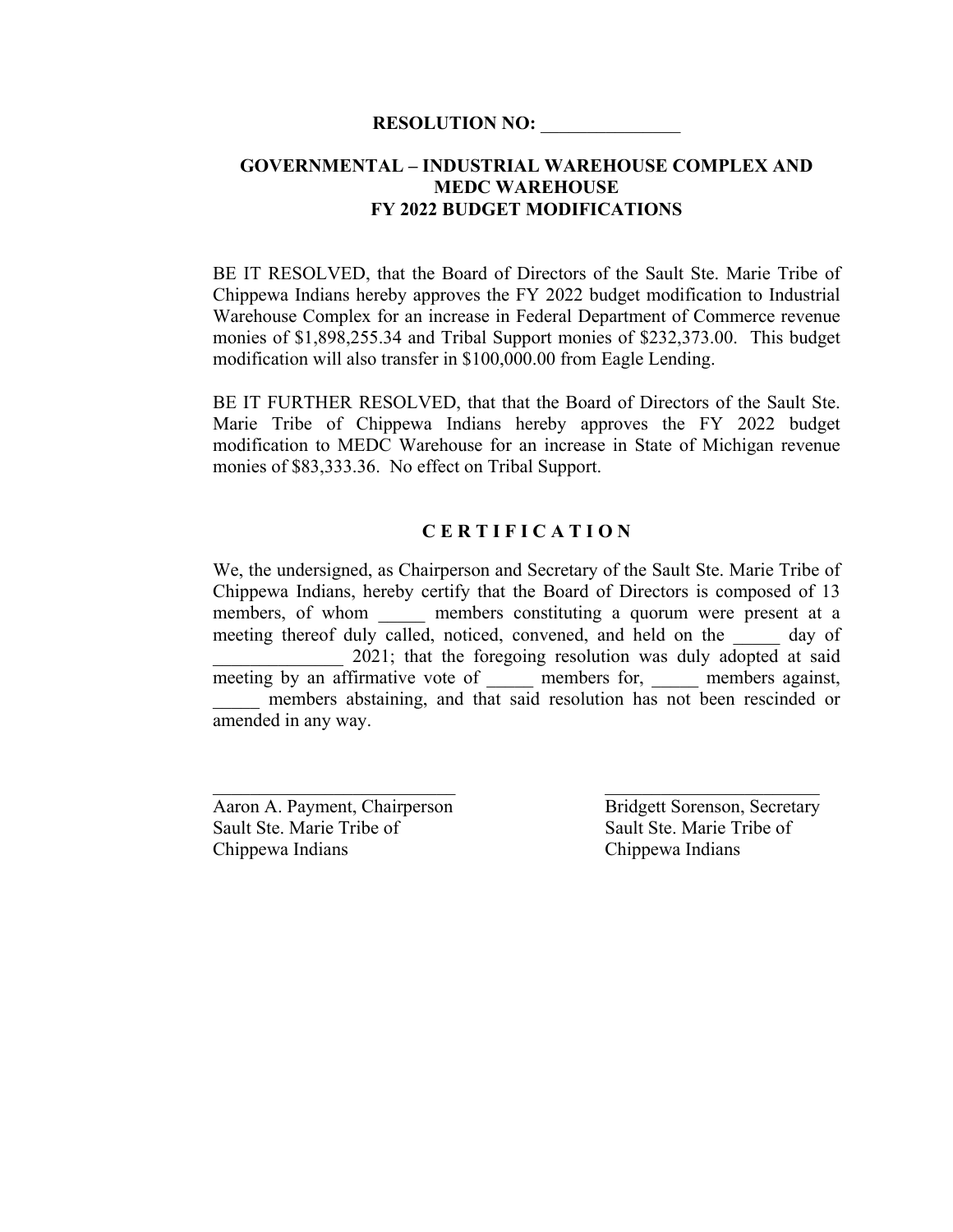### **CONTINUING FUNDING AUTHORITY FOR FISCAL YEAR 2022 JANUARY TO DECEMBER**

WHEREAS, the Sault Ste. Marie Tribe of Chippewa Indians ("Tribe") is a federally recognized Indian Tribe organized under the Indian Reorganization Act of 1934, 25 U.S.C. 467 et seq; and

WHEREAS, the Board of Directors and tribal staff have not completed the process of reviewing budgets for their respective budget year 2022; and

WHEREAS, the attached cost center list, with fiscal year of January to December, for budget year 2022 is still under review and will not be completed until after the fiscal year start date of January; and

WHEREAS, the Board of Directors wants to ensure that services are not left unfunded for a period between expiration of the fiscal year 2021 budgets and approval of the fiscal year 2022 budgets.

NOW, THEREFORE, BE IT RESOLVED, that the Board of Directors approves continuing funding for the attached cost centers for fiscal year 2022, at their 2021 spending levels, for a period not to exceed March 31, 2022:

#### **C E R T I F I C A T I O N**

We, the undersigned, as Chairperson and Secretary of the Sault Ste. Marie Tribe of Chippewa Indians, hereby certify that the Board of Directors is composed of 13 members, of whom a members constituting a quorum were present at a meeting thereof duly called, noticed, convened, and held on the day of 2021; that the foregoing resolution was duly adopted at said meeting by an affirmative vote of members for, members against, members abstaining, and that said resolution has not been rescinded or amended in any way.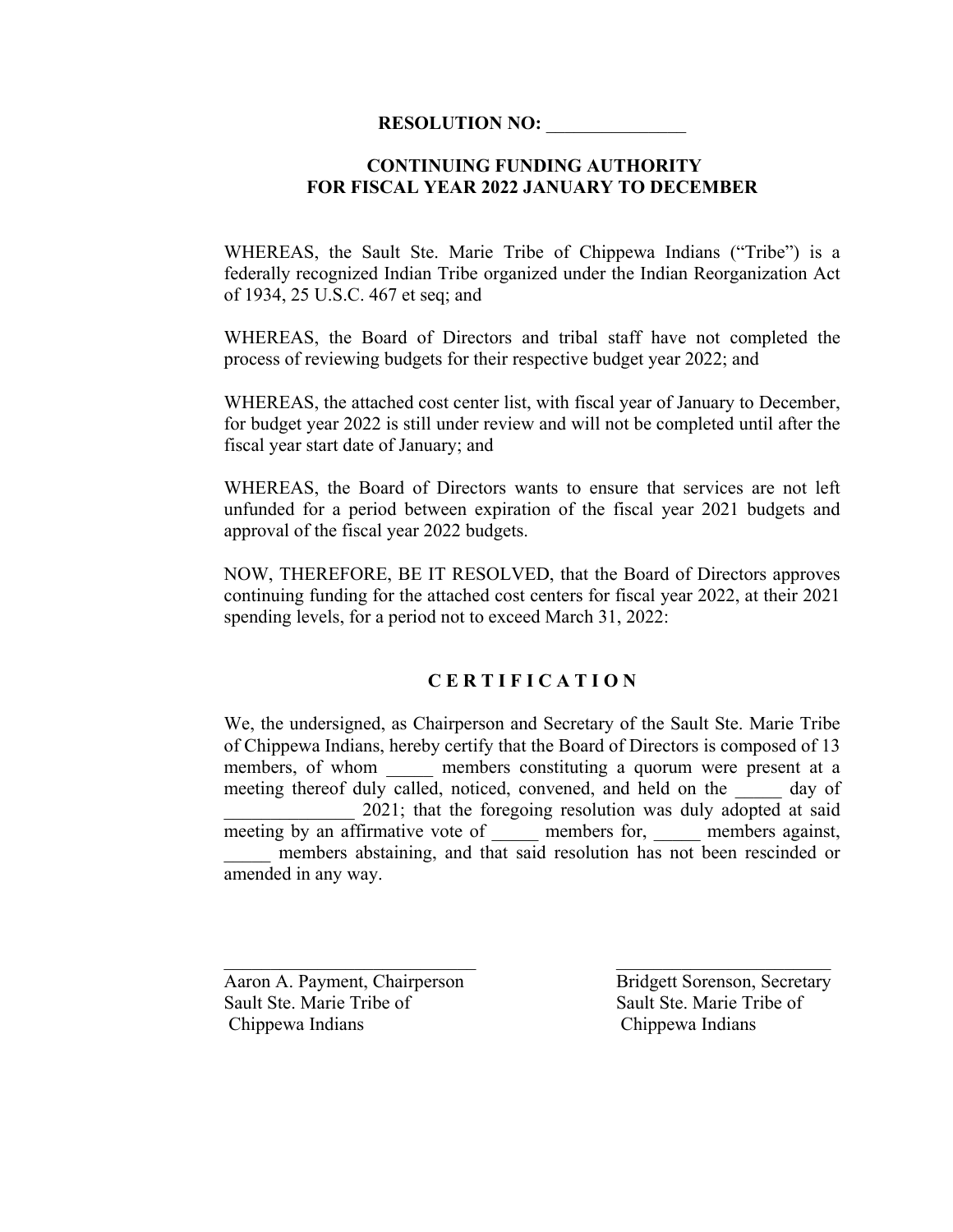## **RESOLUTION NO:**

#### **TRANSPORTATION PROGRAM 2022-2025 TRANSPORTATION IMPROVEMENT PLAN (TIP)**

WHEREAS, the Sault Ste. Marie Tribe of Chippewa Indians Board of Directors is a federally recognized governing body of the Tribal members of the Sault Ste. Marie Tribe of Chippewa Indians; and

WHEREAS, the Tribe has worked to developed the 2022-2025 Transportation Improvement Plan, which we are using to request the Bureau of Indian Affairs to incorporate into their Control Schedule Transportation Improvement Plan as a required step to help us receive our "Tribal Shares" funding; and

WHEREAS, the Board of Directors agrees with the needs and priorities presented in the 2022-2025 Transportation Improvement Plan.

NOW, THEREFORE, BE IT RESOLVED, that the Board of Directors supports and adopts the 2022-2025 Transportation Improvement Plan, for the projects listed in the attached TIP forms that were developed between the Sault Tribe and the BIA for Tribal Shares Funding.

#### **C E R T I F I C A T I O N**

We, the undersigned, as Chairperson and Secretary of the Sault Ste. Marie Tribe of Chippewa Indians, hereby certify that the Board of Directors is composed of 12 members, of whom members constituting a quorum were present at a meeting thereof duly called, noticed, convened, and held on the day of \_\_\_\_\_\_\_\_\_\_\_\_\_ 2021; that the foregoing resolution was duly adopted at said meeting by an affirmative vote of members for, members against, members abstaining, and that said resolution has not been rescinded or amended in any way.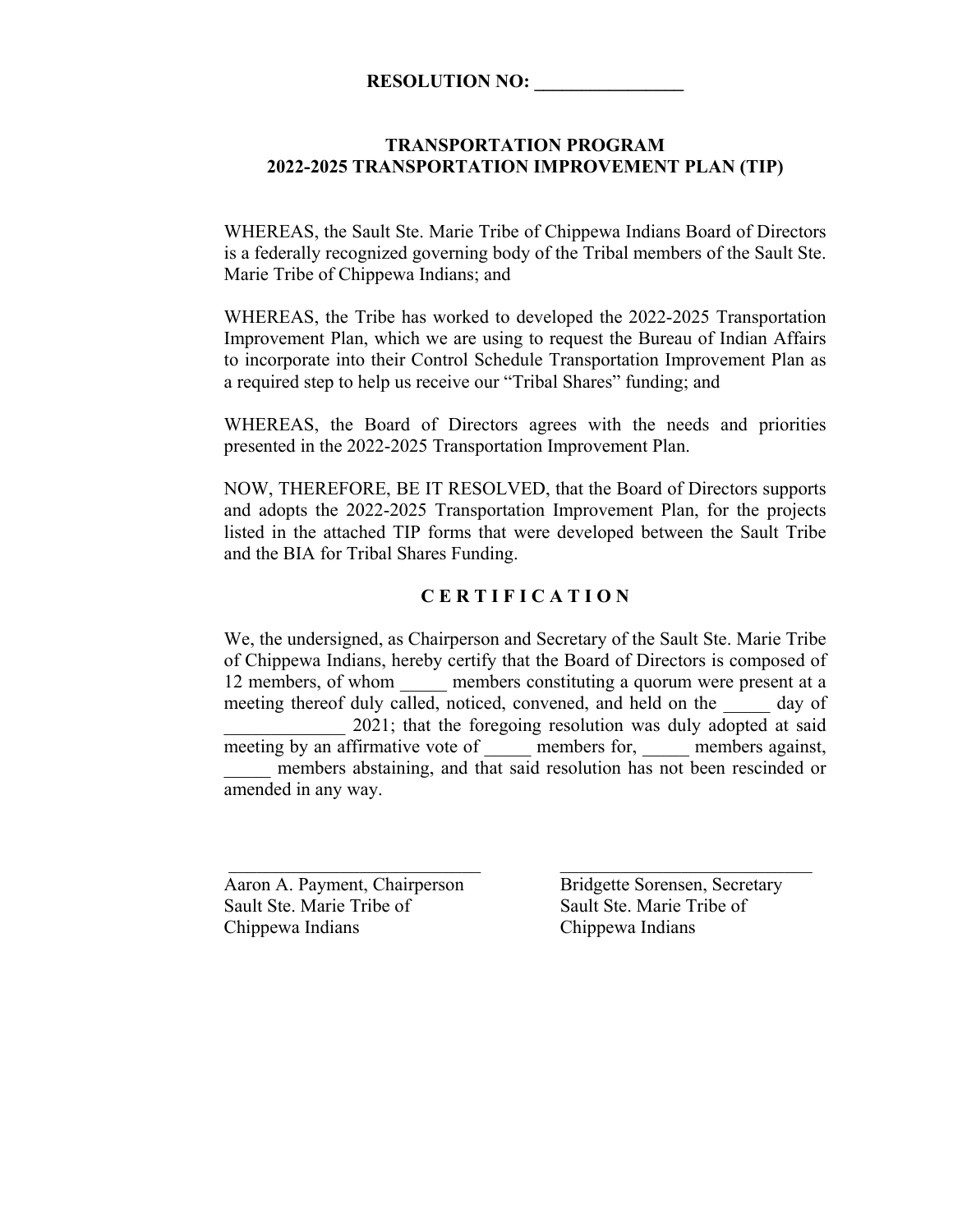## **MACKINAC COUNTY COOPERATIVE AGREEMENT**

WHEREAS, the Sault Ste. Marie Tribe of Chippewa Indians is a federally recognized Indian Tribe organized under the Indian Reorganization Act of 1934, 25 U.S.C. 467 et seq; and

WHEREAS, the Board of Directors has identified roads in Mackinac County named Mackinac Trail and 3 Mile Road, serving the residents of the Tribe and the County, and Tribal Business patrons, which are important to the general health and welfare of the Members and the residents of the Reservation; and

WHEREAS, the Tribe has BIA Tribal Transportation Program (TTP) maintenance funds for Mackinac Trail and 3 Mile Road, which were approved by the Bureau of Indian Affairs Department of Transportation to be added to the Tribe's TTP inventory; and

WHEREAS, the Road Commission is responsible for maintenance of Mackinac Trail and 3 Mile Road, the Road Commission is not financially able, without the assistance of the Tribe and the Bureau, to plow snow and apply pure salt to the roads and thoroughfares within its jurisdiction, during the 2021–2022 winter season; and the Mackinac County Road Commission is completely responsible for the project; and

WHEREAS, the Tribe is desirous to contract with the County to provide, on certain sections of Mackinac Trail and 3 Mile Road, a measure of snow and ice removal during the winter season, which the County would not otherwise be financially able to support.

NOW, THEREFORE, BE IT RESOLVED, that the Board of Directors of the Sault Ste. Marie Tribe of Chippewa Indians hereby authorizes the Cooperative Agreement between Mackinac County Road Commission, a duly organized County Government, and the Sault Ste. Marie Tribe of Chippewa Indians, and authorizes expenditures up to \$60,000, from the Transportation Maintenance Fund, cost center 2931.

BE IT FURTHER RESOLVED, that the Chairperson or his designee, is authorized and directed on behalf of the Sault Ste. Marie Tribe of Chippewa Indians to sign the Cooperative Agreement attached to this resolution as Exhibit A

## **C E R T I F I C A T I O N**

We, the undersigned, as Chairperson and Secretary of the Sault Ste. Marie Tribe of Chippewa Indians, hereby certify that the Board of Directors is composed of 13 members, of whom members constituting a quorum were present at a meeting thereof duly called, noticed, convened, and held on the day of  $2021$ ; that the foregoing resolution was duly adopted at said meeting by an affirmative vote of members for, members against, members abstaining, and that said resolution has not been rescinded or amended in any way.

 $\mathcal{L}_\text{max}$  , and the contract of the contract of the contract of the contract of the contract of the contract of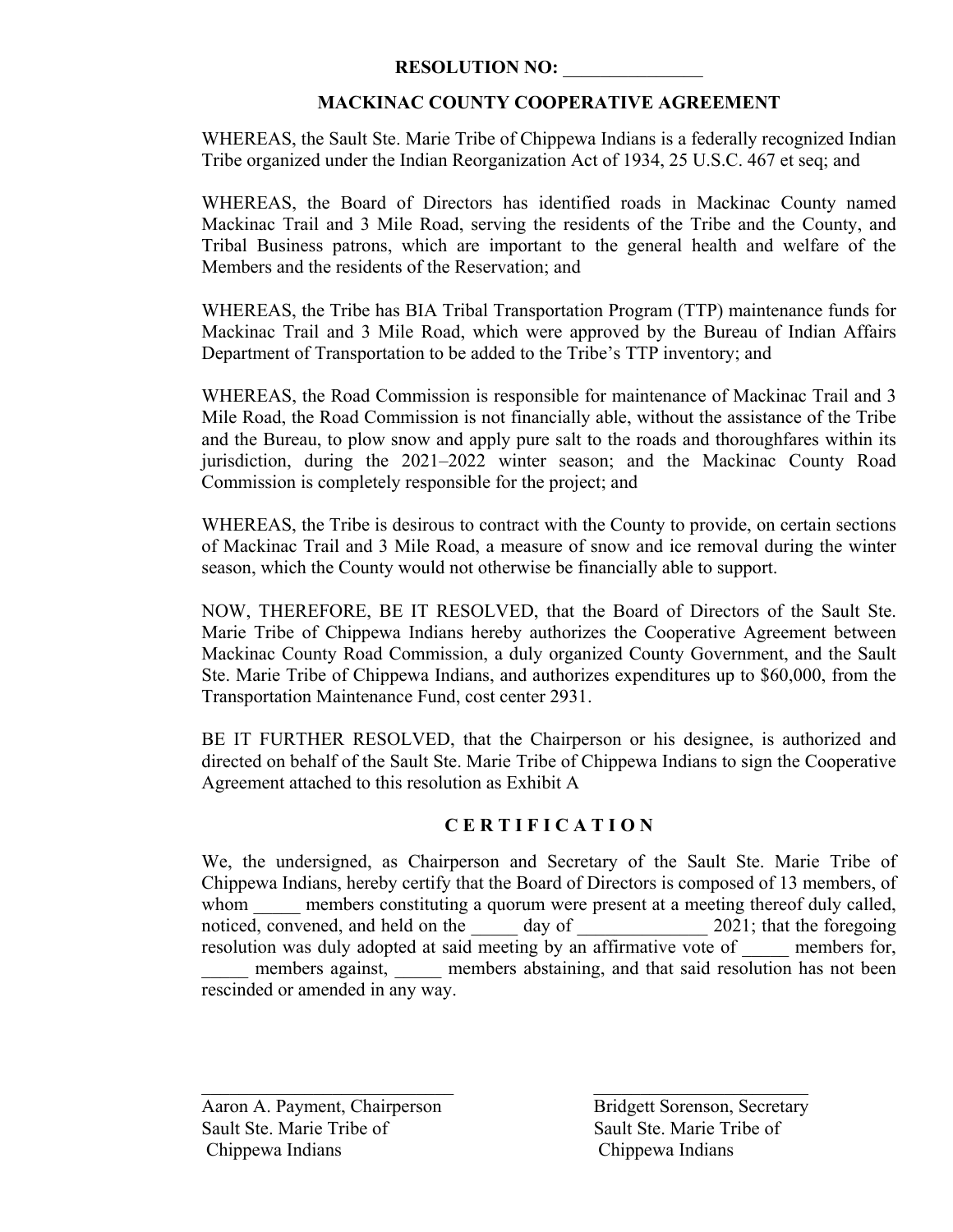## **APPROVE CONTRACT AWARD AND FEDERAL FUNDS FOR SAULT TRIBE USDA RECONNECT BROADBAND CONSULTANT PROJECT**

WHEREAS, the Sault Ste. Marie Tribe of Chippewa Indians is a federally recognized Indian Tribe organized under the Indian Reorganization Act of 1934, as amended; and

WHEREAS, the Sault Ste. Marie Tribe of Chippewa Indians desires to improve the access, reliability, and affordability of internet services for Sault Tribe Membership and Sault Tribe facilities by applying for various Broadband Grants; and

WHEREAS, the USDA ReConnect Grant has a grant with a max award of \$35 million per grantee with no match requirement; and

WHEREAS, the complexity of the USDA ReConnect grant application requires industry specific knowledge; and

WHEREAS, we have a current consulting firm which is providing broadband consulting and has significantly been involved in Sault Tribe Broadband planning, strategy, and grant writing; and

WHEREAS, the Sault Tribe broadband workgroup recommends that the Tribe approve an amount not to exceed \$200,000 for this purpose.

NOW, THEREFORE, BE IT RESOLVED that the Board of Directors of the Sault Ste. Marie Tribe of Chippewa Indians hereby approves the Sault Tribe Broadband project and authorizes Aaron A. Payment, Tribal Chairperson or his designee, to negotiate, execute and amend any documents resulting therefrom, on the Tribe's behalf, on a contract between the Sault Ste. Marie Tribe of Chippewa Indians and the Consultant, for contracted services required to complete the Sault Tribe Broadband Project, and authorizes up to \$200,000 from (CARES or ARPA FUNDING).

## **C E R T I F I C A T I O N**

We, the undersigned, as Chairperson and Secretary of the Sault Ste. Marie Tribe of Chippewa Indians, hereby certify that the Board of Directors is composed of 13 members, of whom members constituting a quorum were present at a meeting thereof duly called, noticed, convened, and held on the day of 2021; that the foregoing resolution was duly adopted at said meeting by an affirmative vote of members for, members against, members abstaining, and that said resolution has not been rescinded or amended in any way.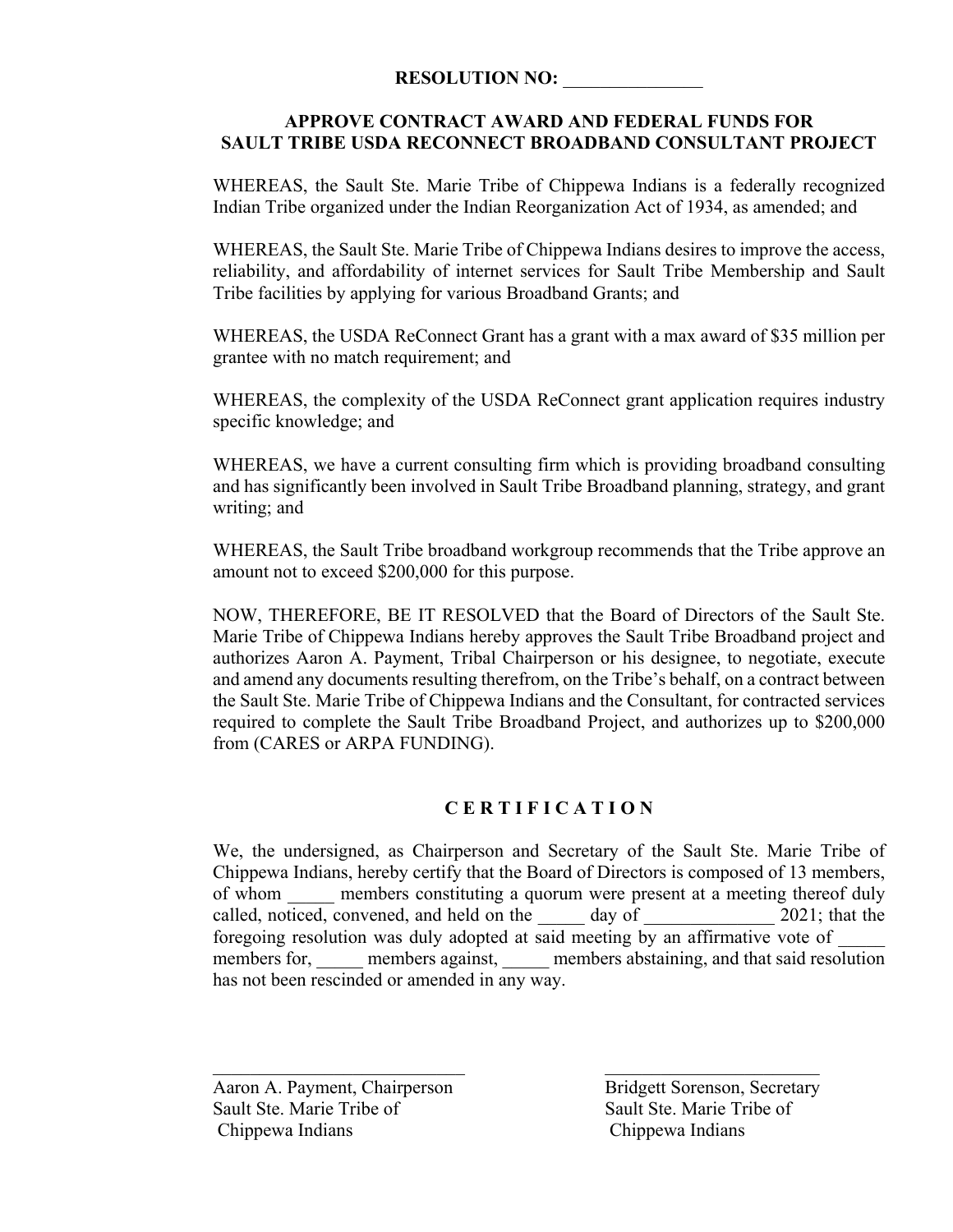## **AUTHORIZATION TO APPLY FOR A GRANT FROM THE MICHIGAN ECONOMIC DEVELOPMENT CORPORATION (MEDC)**

NOW, THEREFORE, BE IT RESOLVED, that the Board of Directors hereby authorizes the Sault Tribe EDC Executive Director or his designee to apply to the Michigan Economic Development Corporation for a grant of up to \$350,000 for the purpose of renovating the vacant space at 531 Ashmun Street for the enhancement of the Tamarack Business Center.

BE IT FURTHER RESOLVED, that the renovated space will be for the purpose of expanding professional space to support tribally owned and tribally member owned businesses, using the current Tamarack Business Center model in place.

BE IT FURTHER RESOLVED, that the Board of Directors hereby authorizes the Tribal Chairperson, or his designee, to sign, negotiate, amend, execute and accept any agreement and grant funding of up to \$ 350,000.00, if awarded from the MEDC, for the construction and expansion of the Tamarack Business Center.

## **C E R T I F I C A T I O N**

We, the undersigned, as Chairperson and Secretary of the Sault Ste. Marie Tribe of Chippewa Indians, hereby certify that the Board of Directors is composed of 13 members, of whom members constituting a quorum were present at a meeting thereof duly called, noticed, convened, and held on the \_\_\_\_\_ day of \_\_\_\_\_\_\_\_\_\_\_\_\_\_ 2021; that the foregoing resolution was duly adopted at said meeting by an affirmative vote of members for, members against, members abstaining, and that said resolution has not been rescinded or amended in any way.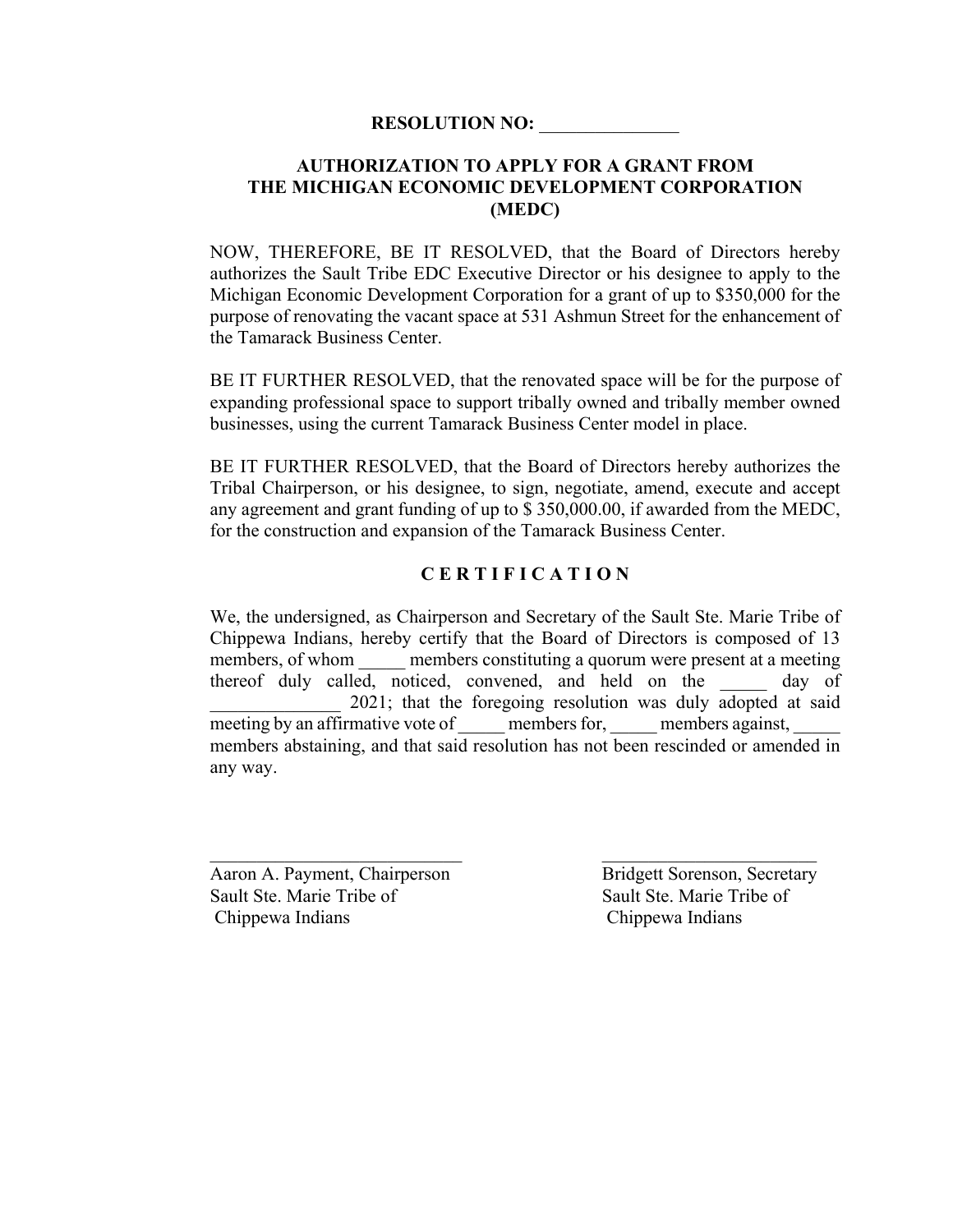## **AUTHORIZATON TO NEGOTIATE – GLADSTONE MEDICAL 2002 MINNEAPOLIS AVE. GLADSTONE, MI PROPERTY AQUISITION**

RESOLVED, that the Sault Ste. Marie Board of Directors authorizes the Sault Tribe EDC Executive Director or his designee, to negotiate the purchase of the Gladstone Medical Property – 2002 Minneapolis Ave. Gladstone, MI at a price not to exceed the agreed upon terms approved by the Board of Directors and using funds identified during the workshop the acquisition was discussed.

BE IT FURTHER RESOLVED, upon successful negotiations, the Board of Director authorizes the Tribal Chairperson, or his designee to sign any and all documentation to complete the purchase.

#### **C E R T I F I C A T I O N**

We, the undersigned, as Chairperson and Secretary of the Sault Ste. Marie Tribe of Chippewa Indians, hereby certify that the Board of Directors is composed of 13 members, of whom members constituting a quorum were present at a meeting thereof duly called, noticed, convened, and held on the day of 2021; that the foregoing resolution was duly adopted at said meeting by an affirmative vote of \_\_\_\_\_\_ members for, \_\_\_\_\_ members against, members abstaining, and that said resolution has not been rescinded or amended in any way.

Aaron A. Payment, Chairperson<br>
Sault Ste. Marie Tribe of Sault Ste. Marie Tribe of Chippewa Indians Chippewa Indians

Sault Ste. Marie Tribe of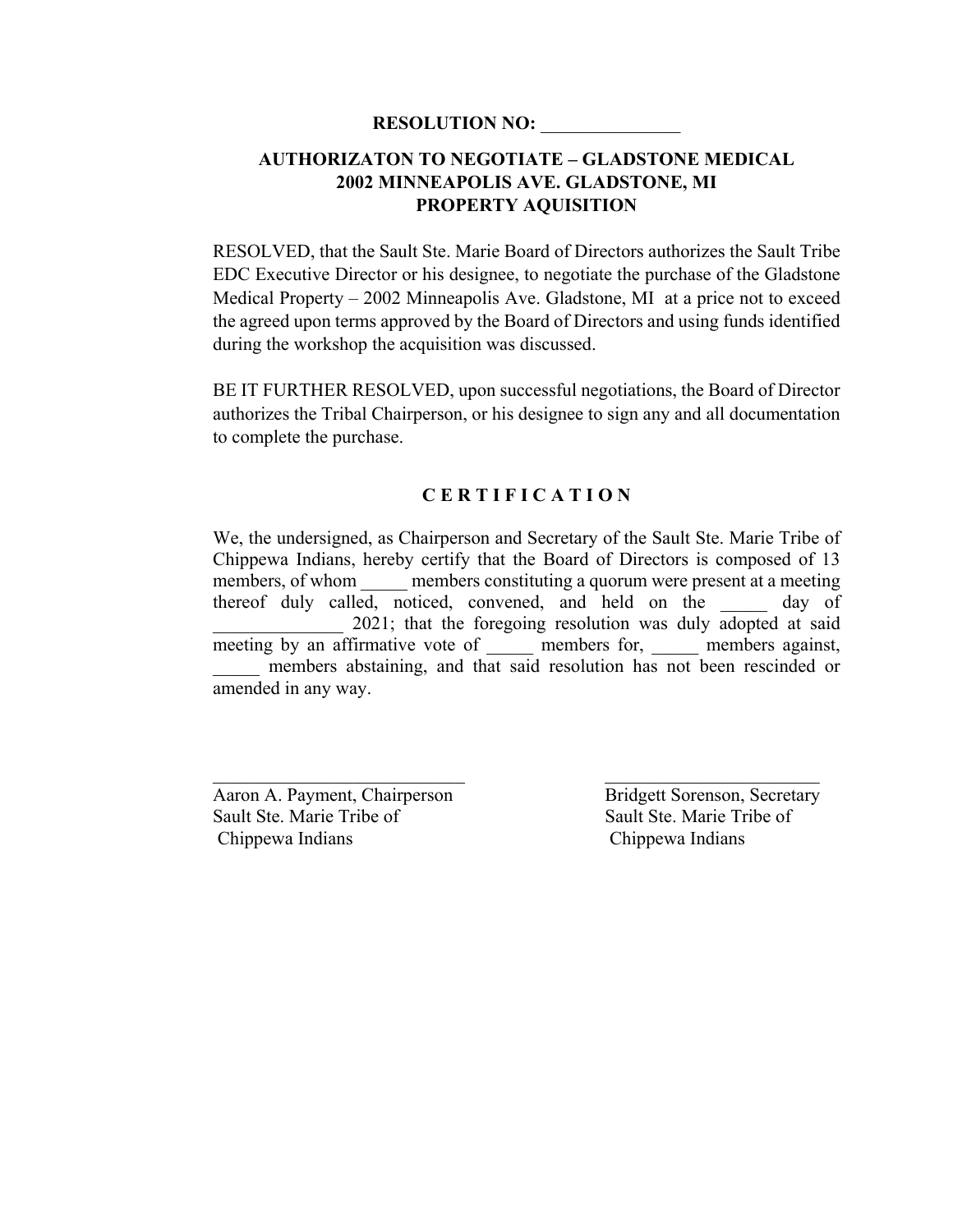## **SAULT TRIBE CORPORATE CHARTER BOARD APPOINTMENT APPROVAL**

RESOLVED, pursuant to Article VI, Section 6.6 of the Sault Tribe Corporation Charter, the following individuals are hereby appointed to the Corporate Board of the Sault Tribe Incorporated, to serve time as specified below, replacing the vacant seat of Wendy James:

Jonna Hudson – for a term expiring June 30, 2022.

#### **C E R T I F I C A T I O N**

We, the undersigned, as Chairperson and Secretary of the Sault Ste. Marie Tribe of Chippewa Indians, hereby certify that the Board of Directors is composed of 13 members, of whom \_\_\_\_\_\_ members constituting a quorum were present at a meeting thereof duly called, noticed, convened, and held on the \_\_\_\_\_ day of 2021; that the foregoing resolution was duly adopted at said meeting by an affirmative vote of emembers for, emembers against, members abstaining, and that said resolution has not been rescinded or amended in any way.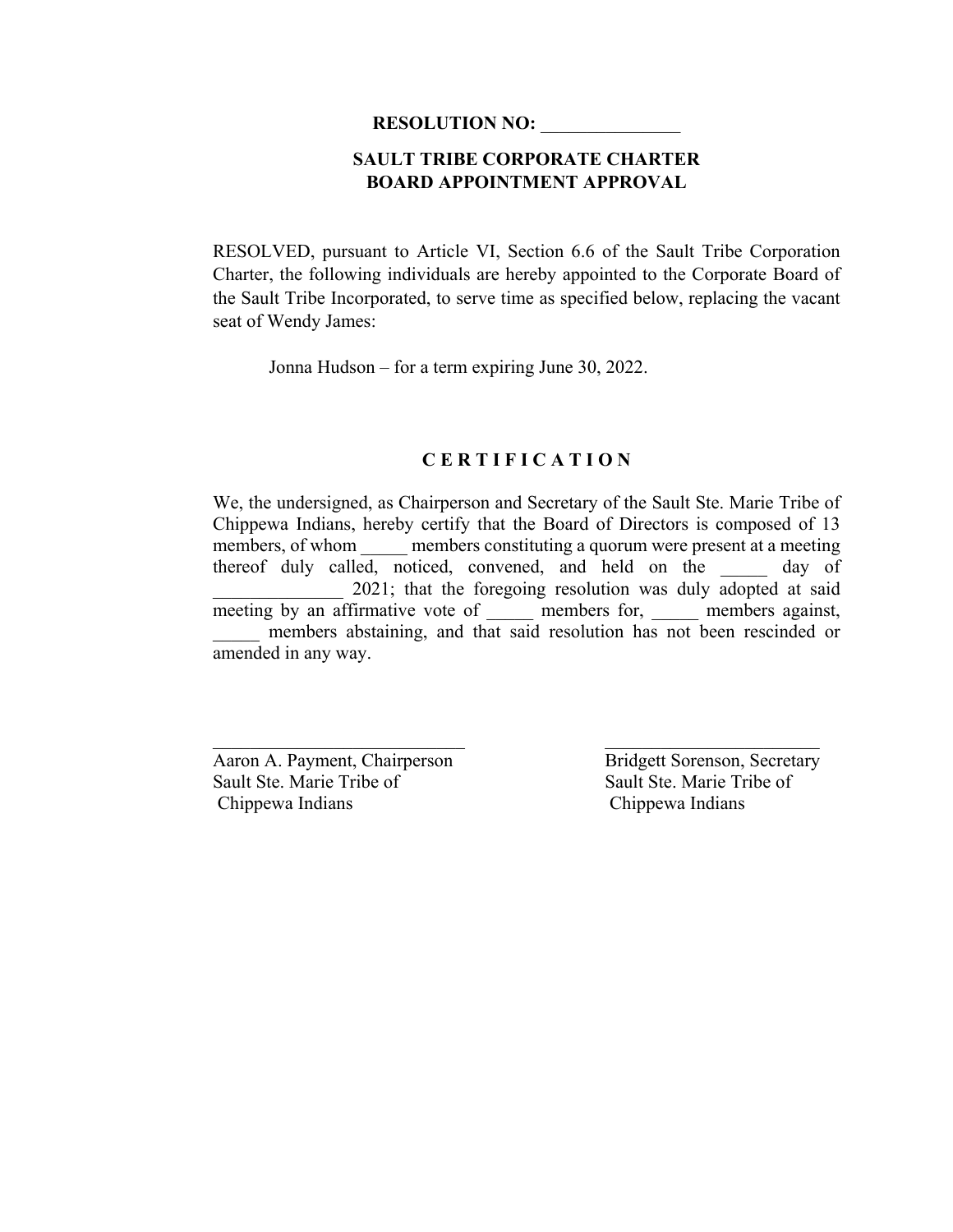### **REAFFIRM AND REAPPROVE LOANS FROM THE SELF SUFFICIENCY FUNDS TO THE TRIBE**

WHEREAS, the Sault Ste. Marie Tribe of Chippewa Indians ("Tribe") on September 30, 2006, borrowed \$11,000,000.00 from the Self Sufficiency Fund established pursuant to Public Law 105-14 ("Fund"); and

WHEREAS, since the date of the inception of these loans, the Tribe has made all required interest payments on time and without delay; and

WHEREAS, the Tribe and the Fund wish to extend the Promissory Notes on substantially the same terms, with a new expiration and due date of February 28, 2025.

NOW, THEREFORE, BE IT RESOLVED, that the Board of Directors of the Tribe hereby re-affirms and re-approves the \$11,000,000.00 in loans from the Funds to the Tribe.

BE IT FURTHER RESOLVED, that such terms shall apply on said loans:

Company 905-Education Self Sufficiency 8% interest (Current Balance \$1,195,000.00).Company 907-Funeral 8% interest (Current Balance \$1,266,666.90).Company 909-Self Sufficiency 8% interest (Current Balance \$840,000.01).

BE IT FINALLY RESOLVED, that the Board of Directors hereby approves the Loan extensions and authorizes the Tribal Chairperson to execute such documents to effectuate this action.

#### **C E R T I F I C A T I O N**

We, the undersigned, as Chairperson and Secretary of the Sault Ste. Marie Tribe of Chippewa Indians, hereby certify that the Board of Directors is composed of 13 members, of whom members constituting a quorum were present at a meeting thereof duly called, noticed, convened, and held on the day of 2021; that the foregoing resolution was duly adopted at said meeting by an affirmative vote of emembers for, members against, members abstaining, and that said resolution has not been rescinded or amended in any way.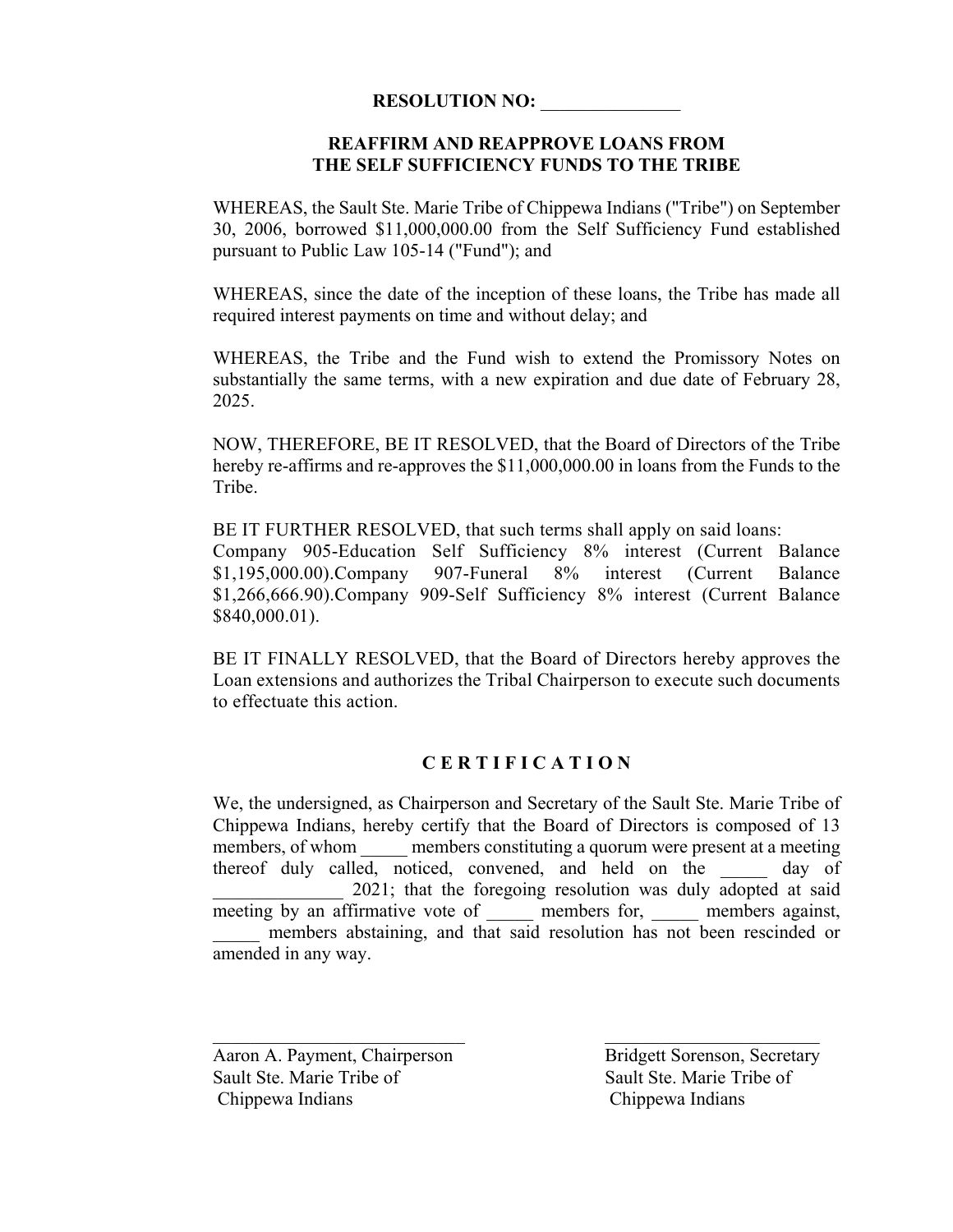#### **AUTHORIZING TEMPORARY MANAGEMENT AGREEMENT WITH SAULT TRIBE INC.**

WHEREAS, the Sault Ste. Marie Tribe of Chippewa Indians ("Tribe") Board of Directors has determined that it is necessary and appropriate to engage the Tribe's Section 17 Corporation, Sault Tribe Inc, to provide temporary management services for the Tribe's Economic Development Corporation to ensure a proper and orderly transition for management of the Economic Development Corporation; and

WHEREAS, Sault Tribe Inc. is a federally chartered Section 17 Corporation of the Tribe, incorporated pursuant to Section 17 of the Indian Reorganization Act of 1934 and wholly owned by the Sault Ste. Marie Tribe of Chippewa Indians; and

WHEREAS, pursuant to Sault Tribe Inc.'s Corporate Charter, the Sault Ste. Marie Tribe, as sole owner of Sault Tribe Inc., maintains complete and direct oversight and supervisory authority over all activities and functions exercised and performed on behalf of Sault Tribe Inc.

NOW, THEREFORE, BE IT RESOLVED, that the Board of Directors hereby authorizes and approves the Management Agreement between Sault Tribe Inc. and the Tribe's Economic Development Corporation, attached hereto and incorporated within, providing for Sault Tribe Inc.'s temporary management of the Tribe's Economic Development Corporation.

BE IT FURTHER RESOLVED, that pursuant to the Management Agreement, Sault Tribe Inc.'s temporary management of the Tribe's Economic Development Corporation shall be for a term of six months or until such time that a new Economic Development Corporation Director can be hired.

BE IT FURTHER RESOLVED, that the Management Agreement shall be subject to a thirty-day cancellation clause wherein either party can terminate the agreement upon thirty-day notice.

BE IT FURTHER RESOLVED, that Sault Tribe Inc.'s temporary management of the Tribe's Economic Development Corporation shall be performed for the valuable consideration of one dollar.

BE IT FURTHER RESOLVED, that any transfer of the Economic Development Corporation's assets during Sault Tribe Inc.'s temporary management period shall be strictly prohibited.

BE IT FINALLY RESOLVED, that the Board of Directors hereby authorizes and approves the Tribal Chairperson, or his designee, to execute the Management Agreement between Sault Tribe Inc. and the Tribe's Economic Development Corporation, attached hereto and incorporated within, and any and all other documents as may be necessary and appropriate to carry out the terms, conditions and intent of this Resolution.

#### **C E R T I F I C A T I O N**

We, the undersigned, as Chairperson and Secretary of the Sault Ste. Marie Tribe of Chippewa Indians, hereby certify that the Board of Directors is composed of 13 members, of whom \_\_\_\_\_ members constituting a quorum were present at a meeting thereof duly called, noticed, convened, and held on the \_\_\_\_\_ day of \_\_\_\_\_\_\_\_\_\_\_\_\_ 2021; that the foregoing resolution was duly adopted at said meeting by an affirmative vote of and members for, and members against, and members abstaining, and that said resolution has not been rescinded or amended in any way.

 $\mathcal{L}_\text{max}$  and the contract of the contract of the contract of the contract of the contract of the contract of the contract of the contract of the contract of the contract of the contract of the contract of the contrac

Sault Ste. Marie Tribe of Sault Ste. Marie Tribe of Chippewa Indians Chippewa Indians

Aaron A. Payment, Chairperson Bridgett Sorenson, Secretary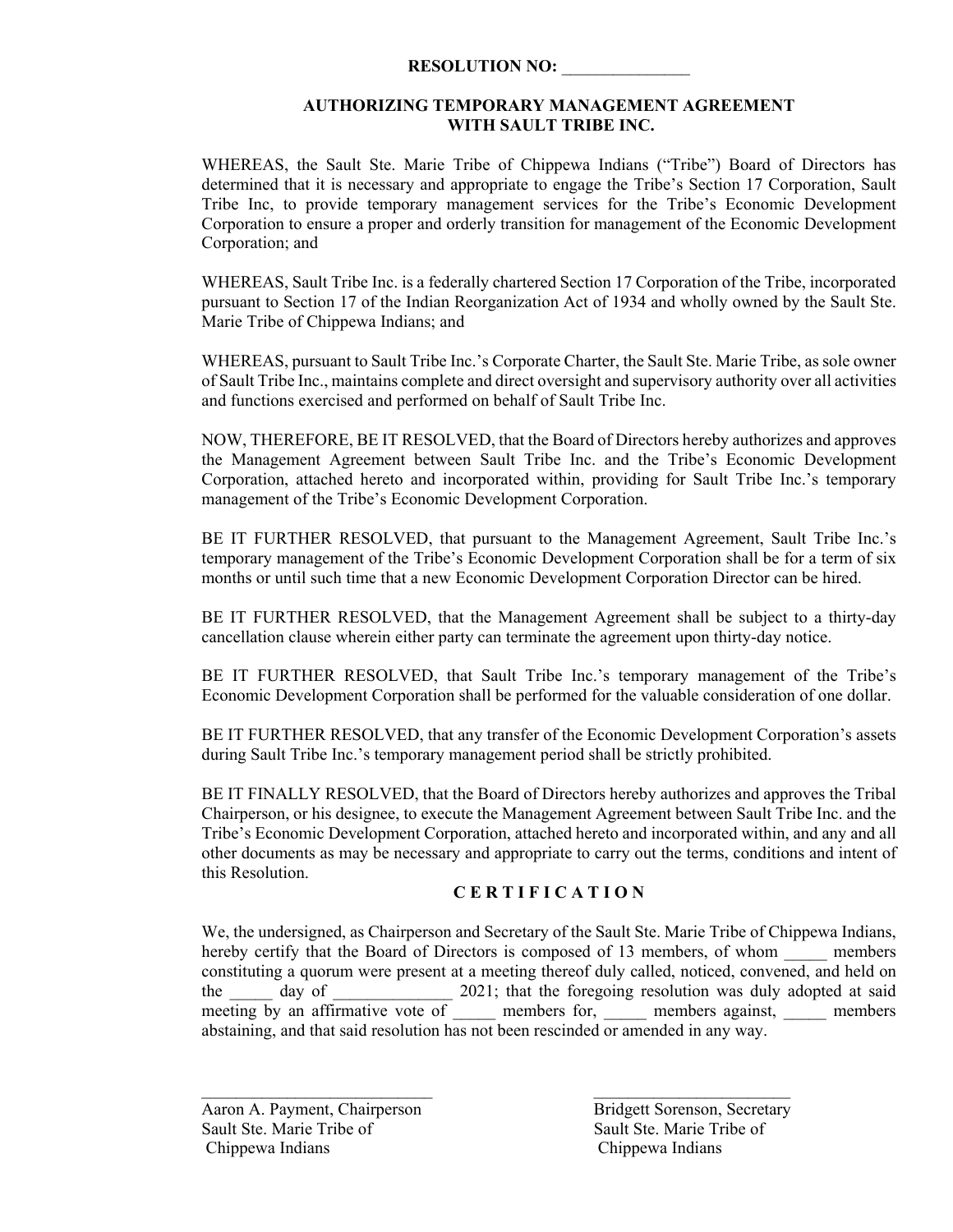#### **APPROVING FINANCIAL POLICIES AND PROCEDURES**

WHEREAS, the Tribe's Board of Directors has determined that a Tribal Financial Policies and Procedures Manual will best serve the needs of the Tribe by streamlining and consolidating the Tribe's fiscal policies, procedures, and practices.

NOW, THEREFORE, BE IT RESOLVED, that the Board of Directors of the Sault Ste. Marie Tribe of Chippewa Indians hereby authorize and approves the Tribe's Financial Policies and Procedures Manual, incorporated herein by reference.

BE IT FINALLY RESOVLED, that the Board of Directors hereby authorizes and approves that Tribal Chairperson, or his designee, to execute any and all documents as may be necessary and appropriate to carry out the terms, conditions, and intent of this resolution.

## **C E R T I F I C A T I O N**

We, the undersigned, as Chairperson and Secretary of the Sault Ste. Marie Tribe of Chippewa Indians, hereby certify that the Board of Directors is composed of 13 members, of whom \_\_\_\_\_\_ members constituting a quorum were present at a meeting thereof duly called, noticed, convened, and held on the day of 2021; that the foregoing resolution was duly adopted at said meeting by an affirmative vote of \_\_\_\_\_ members for, \_\_\_\_\_ members against, \_\_\_\_\_ members abstaining, and that said resolution has not been rescinded or amended in any way.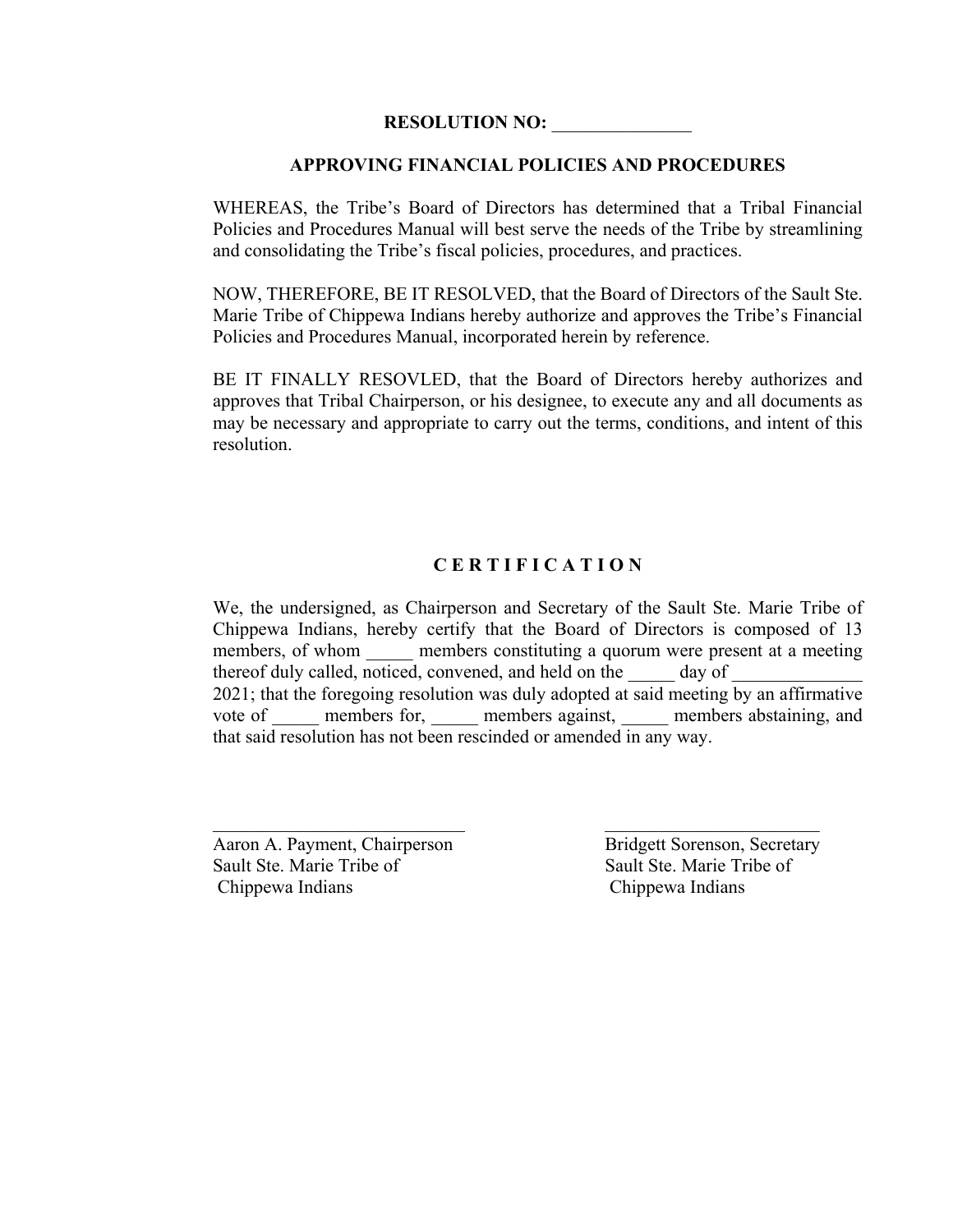#### **AUTHORIZATION OF A DIRECT MAILING OF TRIBAL VOTER REGISTRATION**

WHEREAS, the Tribal Board of Directors hereby directs the Tribal Administration to mail out the following standard Sault Tribe Voter Registration cards with a return postage paid envelope.

NOW, THEREFORE, BE IT RESOLVED, that the Sault Tribe Board of Directors directs that a Sault Tribe Voter Registration card shall accompany all letters sent to the tribal members who reside outside of the 7 County Service Area for those Sault Tribe Members who are not currently registered to vote.

#### **C E R T I F I C A T I O N**

We, the undersigned, as Chairperson and Secretary of the Sault Ste. Marie Tribe of Chippewa Indians, hereby certify that the Board of Directors is composed of 13 members, of whom \_\_\_\_\_\_ members constituting a quorum were present at a meeting thereof duly called, noticed, convened, and held on the  $\qquad \qquad$  day of 2021; that the foregoing resolution was duly adopted at said meeting by an affirmative vote of \_\_\_\_\_\_ members for, \_\_\_\_\_ members against, \_\_\_\_\_ members abstaining, and that said resolution has not been rescinded or amended in any way.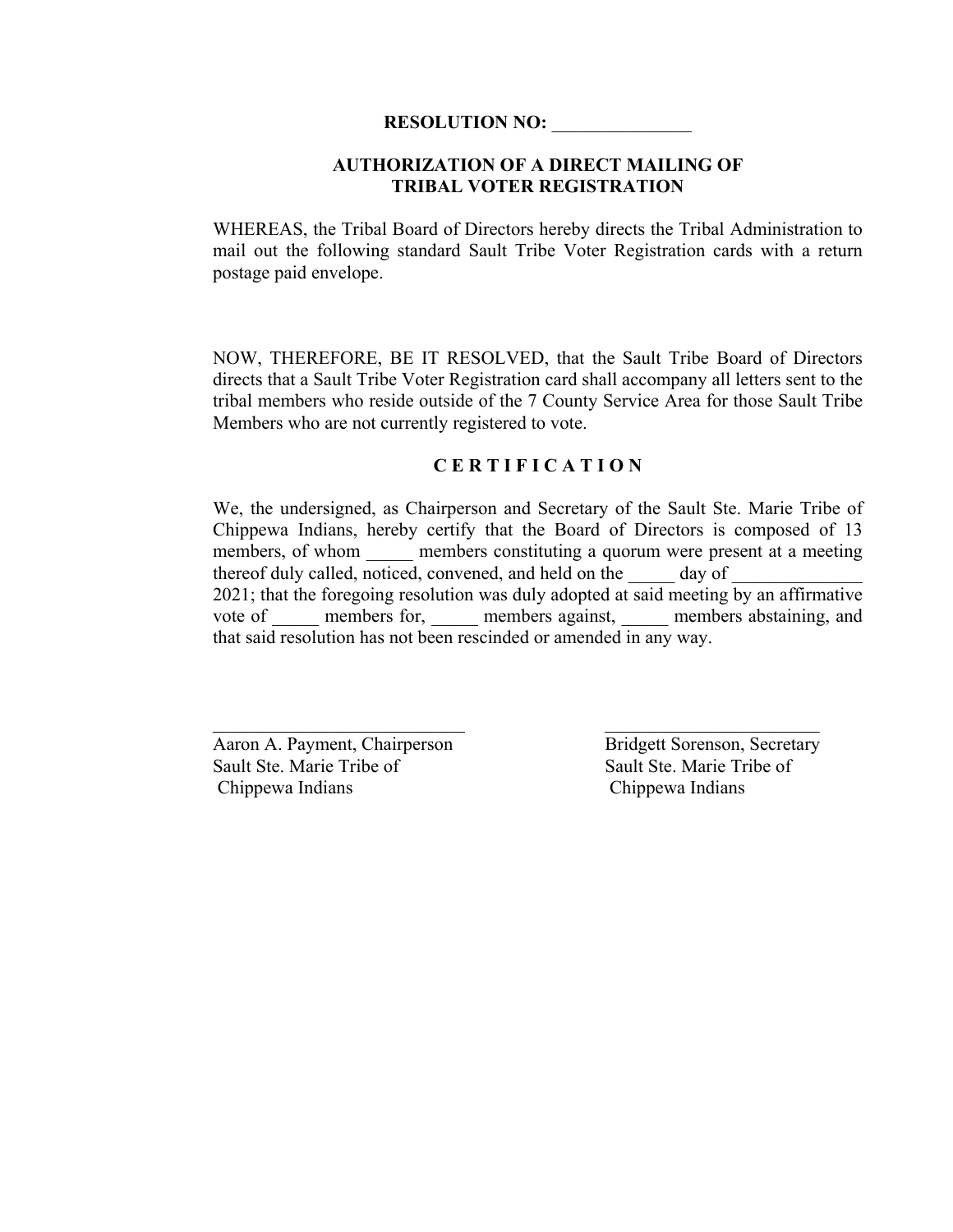|                                                      | Green de Direct Miling                                                                                                                                                                                                                                                                                                                                                                                                                                                                                                                                                                         |
|------------------------------------------------------|------------------------------------------------------------------------------------------------------------------------------------------------------------------------------------------------------------------------------------------------------------------------------------------------------------------------------------------------------------------------------------------------------------------------------------------------------------------------------------------------------------------------------------------------------------------------------------------------|
|                                                      | RESOLUTION: AUTHORIZATION OF A DIRECT MAILING OF TRIBAL VOTER REGISTRATION                                                                                                                                                                                                                                                                                                                                                                                                                                                                                                                     |
|                                                      | WHEREAS, The Tribal Board of Directors hereby directs the Tribal Administration to mail out the following<br>standard Sault Tribe Voter Registration cards with a return postage paid envelope.                                                                                                                                                                                                                                                                                                                                                                                                |
|                                                      | SAULT STE, MARIE TRIBE OF CHIPPEWA INDIANS<br><b>NOTER REGISTRATION FORM</b><br>Non-resident Members must choose one of the five election units in order to vote in Tribal Elections. They should consider selecting<br>the unit in which they have the closest nes and indicate below the unit they select. Registration is permanent unless you move in-<br>out of an election unit. This form must be received by the Tribal Election Committee ninety (90) days prior to a general election in<br>order for the registration to be valid. The address to which my ballot should be sent is |
|                                                      | <b>Please Print</b>                                                                                                                                                                                                                                                                                                                                                                                                                                                                                                                                                                            |
| NAME                                                 |                                                                                                                                                                                                                                                                                                                                                                                                                                                                                                                                                                                                |
| STREET(PHYSICAL)ADDRESS                              |                                                                                                                                                                                                                                                                                                                                                                                                                                                                                                                                                                                                |
| <b>CITY &amp; STATE</b>                              | ZIP CODE                                                                                                                                                                                                                                                                                                                                                                                                                                                                                                                                                                                       |
| clection to be eligible to vote in Tribal Elections. | To verify identity, please include last four numbers of your social security:<br>I understand that this voter registration card must be completed and received at least 90 days prior to a general                                                                                                                                                                                                                                                                                                                                                                                             |
| I register to vote in Unit                           | <b>Example 18 SK ATT RF</b><br>(Must have signature to be Valid.)                                                                                                                                                                                                                                                                                                                                                                                                                                                                                                                              |
|                                                      | NOW THEREFORE BE IT RESOLVED, that the Sault Tribe Board of Directors directs that a Sault Tribe Voter<br>Registration Card SHALL accompany all letters sent to the Tribal Members who reside outside of the 7<br>County Service Area for those Sault Tribe Members who are not currently registered to vote.                                                                                                                                                                                                                                                                                  |
|                                                      |                                                                                                                                                                                                                                                                                                                                                                                                                                                                                                                                                                                                |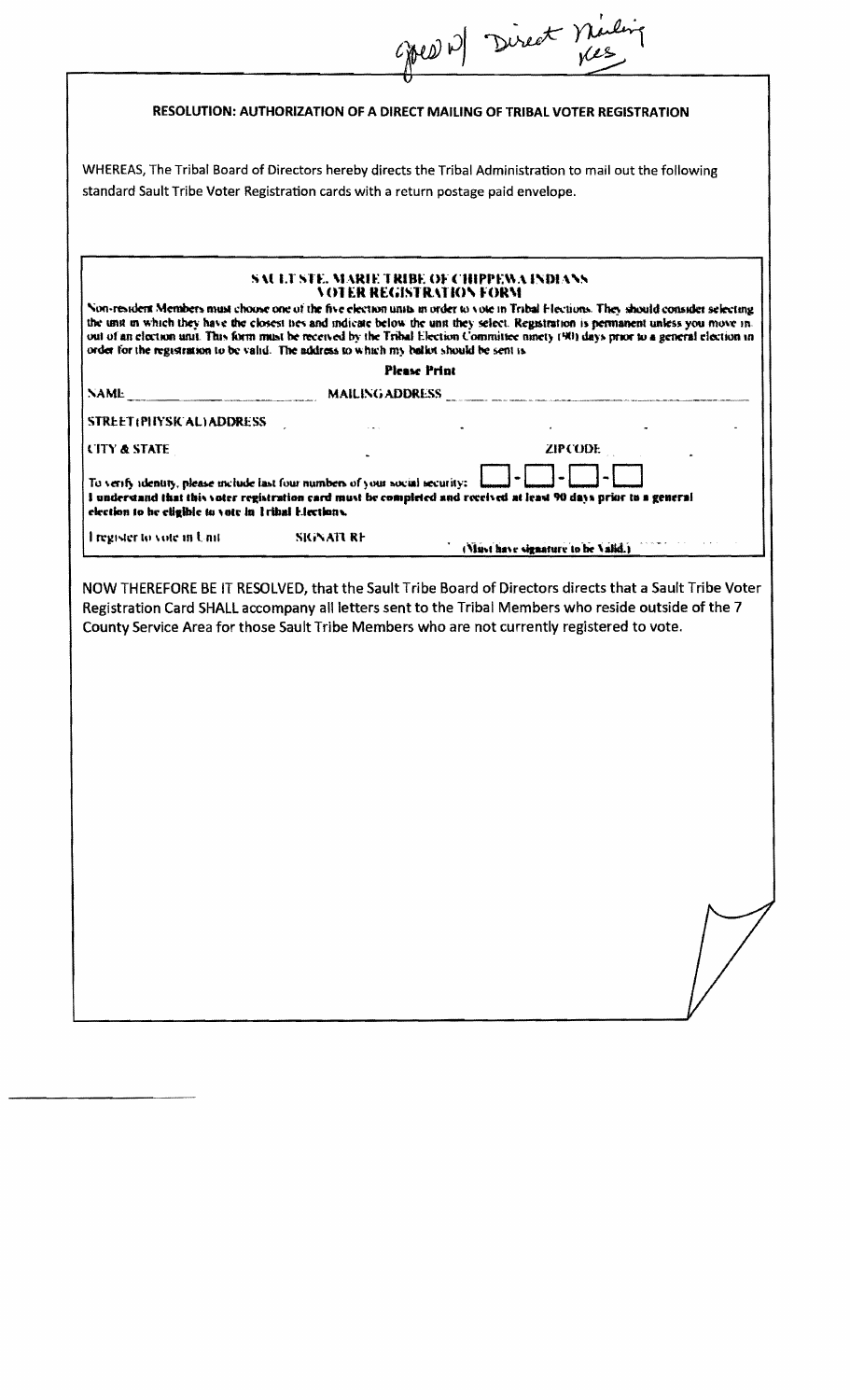## **ELECTION CODE STRICT ADHERENCE & CONFORMITY WITH SAULT TRIBE CONSTITUTION**

NOW, THEREFORE, BE IT RESOLVED, that the Tribal Board of Directors values strict adherence of the Sault Tribe Constitution with respect to eligibility to run for office and registration to vote and hereby mandates that the Tribal Election Code conform to a strict constructional interpretation of these requirements.

BE IT FURTHER RESOLVED, that the Board of Directors votes to amend the Election Code to strike any prohibition against running for election to the Board of Directors inconsistent with the Sault Tribe Constitution.

BE IT FINALLY RESOVLED, that similarly to the automatic voter registration for the Sault Tribe Voters residing in the five (5) election units, members who reside of the five (5) election units are hereby automatically registered to vote in Sault Tribe Elections.

## **C E R T I F I C A T I O N**

We, the undersigned, as Chairperson and Secretary of the Sault Ste. Marie Tribe of Chippewa Indians, hereby certify that the Board of Directors is composed of 13 members, of whom members constituting a quorum were present at a meeting thereof duly called, noticed, convened, and held on the day of 2021; that the foregoing resolution was duly adopted at said meeting by an affirmative vote of all members for, and members against, and members abstaining, and that said resolution has not been rescinded or amended in any way.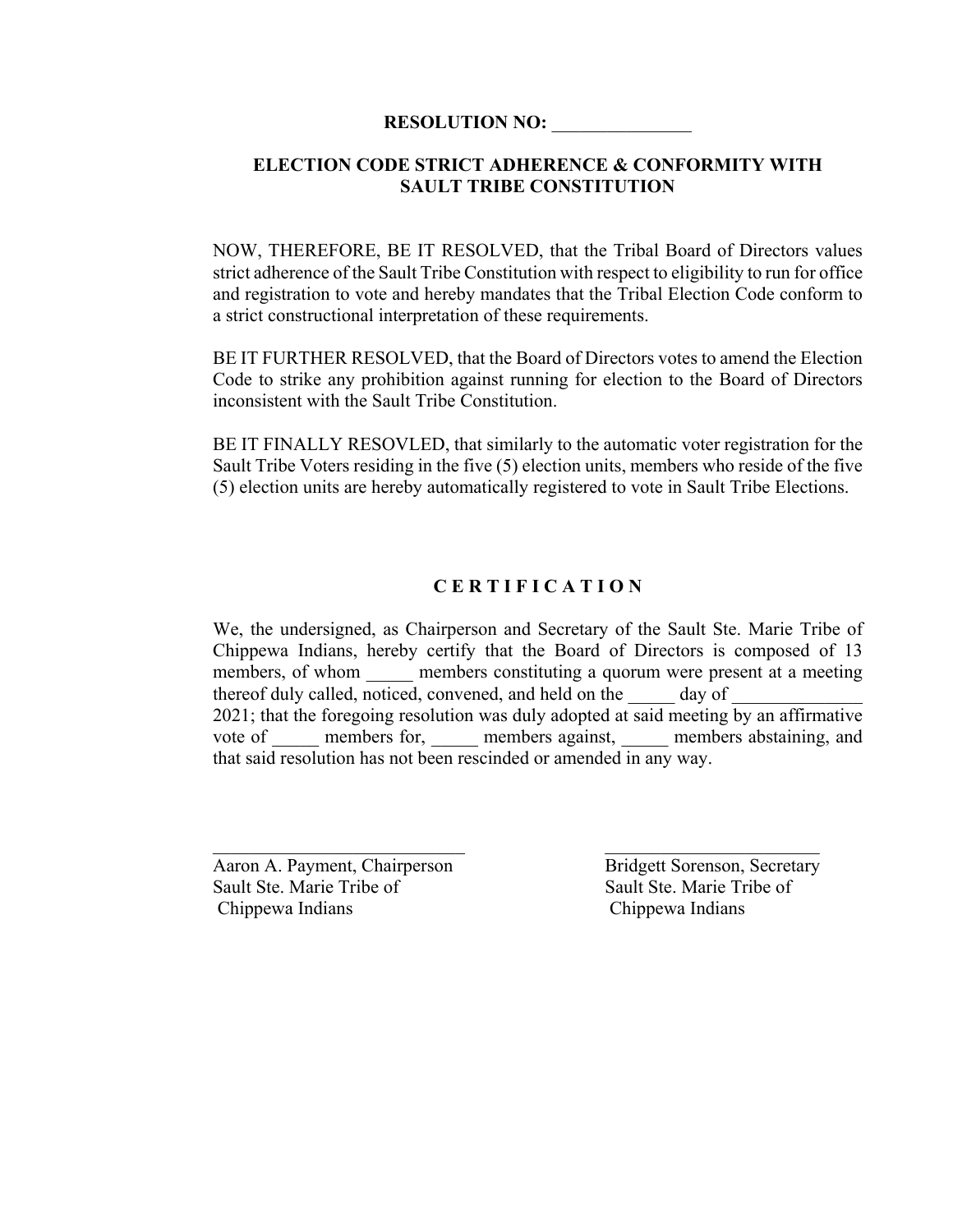## **EXPAND SAULT TRIBE'S PURCHASE AND REFERRED SERVICE AREA TO INCLUDE EMMET AND CHEBOYGAN, MI COUNTIES**

WHEREAS, the number of Sault Tribe Members who reside in Emmet and Cheboygan Counties of Michigan is of a sufficient size to receive additional appropriations under an expanded Purchase and Referred Service Area (formerly Contract Health Service Area).

NOW, THEREFORE, BE IT RESOLVED, that the Sault Tribe Board of Directors authorizes the Tribal Chairperson, Tribal Executive Director, and the Sault Tribe Health Director to formally apply to the US Department of Health and Human Service Indian Health Service, to add Emmet and Cheboygan counties to the Tribe's Purchased and Referred Service Area.

## **C E R T I F I C A T I O N**

We, the undersigned, as Chairperson and Secretary of the Sault Ste. Marie Tribe of Chippewa Indians, hereby certify that the Board of Directors is composed of 13 members, of whom members constituting a quorum were present at a meeting thereof duly called, noticed, convened, and held on the day of 2021; that the foregoing resolution was duly adopted at said meeting by an affirmative vote of \_\_\_\_\_\_ members for, \_\_\_\_\_ members against, \_\_\_\_\_ members abstaining, and that said resolution has not been rescinded or amended in any way.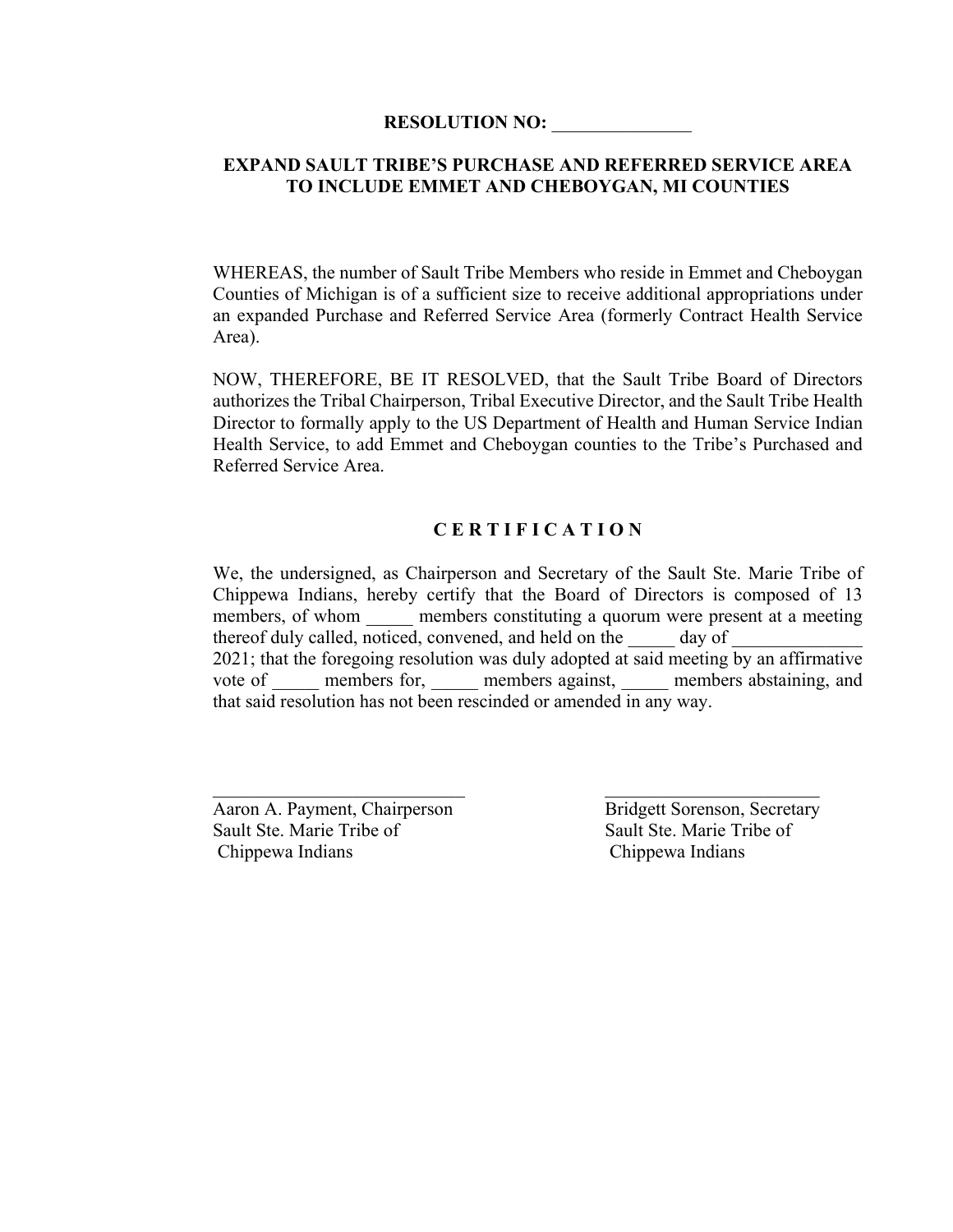#### **RE-OPENING THE SAULT TRIBE ROLLS TO ELIGIBLE INDIVIDUALS**

WHEREAS, the Tribal Board of Directors voted to close the Tribal Membership Rolls in 1998 on a temporary basis; and

WHEREAS, the Tribal Membership Rolls were briefly re-opened in 2005 for a period of about 6 months; and

WHEREAS, the justification the Board used to close the rolls was the need to "clean up" the Tribal Membership Rolls of those who were not legitimately enrolled under previous administrations; and

WHEREAS, in 2021, the Tribal Registrar and Tribal Special Needs and Enrollment Committee informed the Tribal Board of Directors that the work to address disenrollments was substantively complete; and

WHEREAS, over the years, individuals with equal justification with those tribal members who serve on the Tribal Board of Directors have presented their records to Tribal Enrollment to prove they are no less eligible than anyone currently enrolled; and

WHEREAS, the Tribal Board of Directors takes an oath of office to uphold both the US Constitution and the Sault Ste. Marie Tribe of Chippewa Indians Constitution and Bylaws; and

WHEREAS, those who present justification for enrollment in the Sault Ste. Marie Tribe of Chippewa Indians no less valid that seated Members of the Tribal Board of Directors have an equal protections right to be enrolled in the Sault Ste. Marie Tribe of Chippewa Indians.

WHEREAS, the Tribal Board of Directors habitually tabled this item for several years without any discernable follow up such that tabling this item has been used as an abuse of power to avoid taking any action on this important issue.

NOW, THEREFORE, BE IT RESOLVED, that the Board of Directors of the Sault Ste. Marie Tribe of Chippewa Indians hereby votes to rescind the previous action to close the rolls.

#### **C E R T I F I C A T I O N**

We, the undersigned, as Chairperson and Secretary of the Sault Ste. Marie Tribe of Chippewa Indians, hereby certify that the Board of Directors is composed of 13 members, of whom \_\_\_\_\_ members constituting a quorum were present at a meeting thereof duly called, noticed, convened, and held on the day of  $\frac{2021}{3}$ ; that the foregoing resolution was duly adopted at said meeting by an affirmative vote of members for, members against, adopted at said meeting by an affirmative vote of \_\_\_\_\_ members abstaining, and that said resolution has not been rescinded or amended in any way.

 $\mathcal{L}_\text{max}$  and the contract of the contract of the contract of the contract of the contract of the contract of the contract of the contract of the contract of the contract of the contract of the contract of the contrac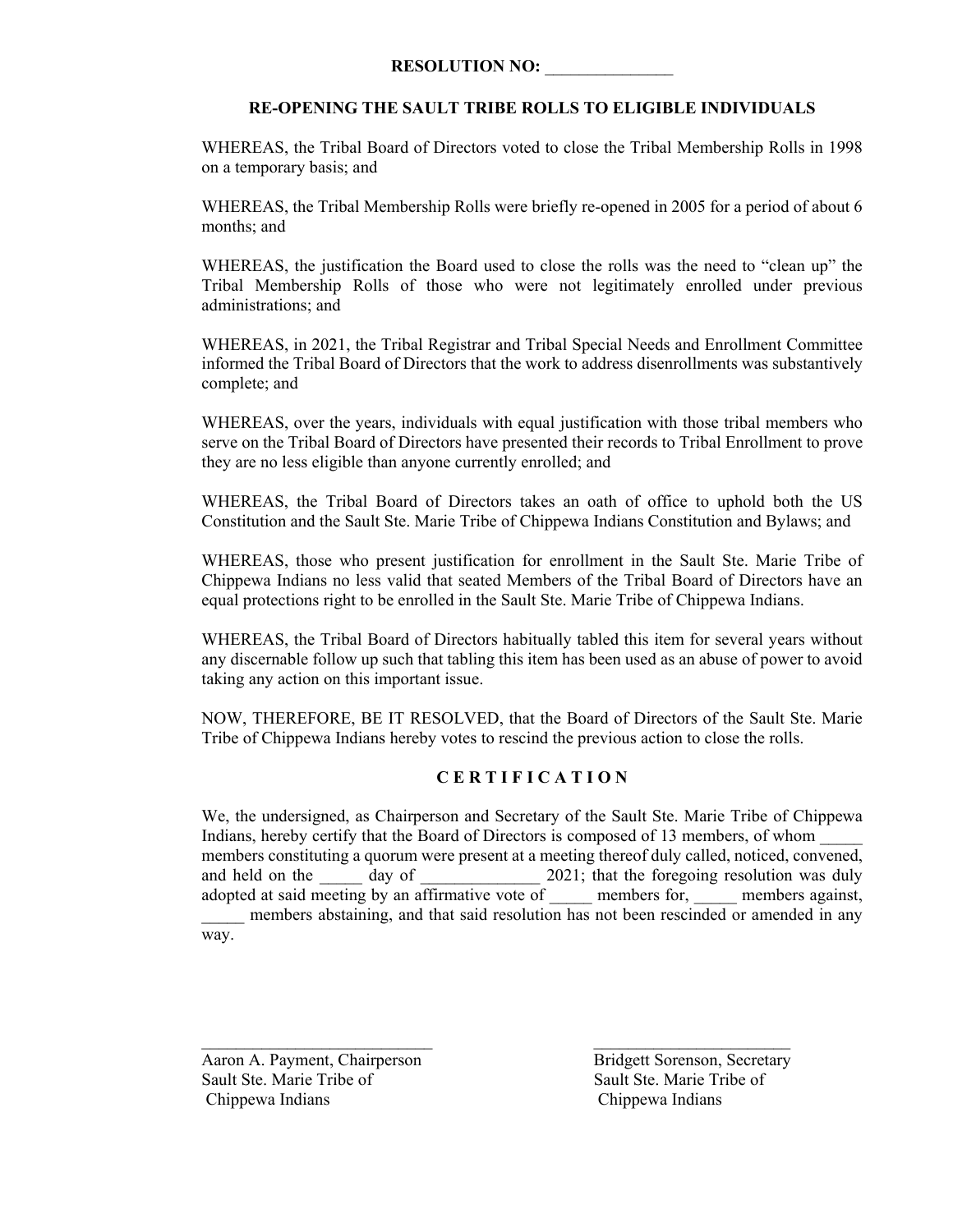#### **ESTABLISHING A \$15 MINIMUM WAGE AS A SOVEREIGN TRIBAL NATION**

WHEREAS, the Tribe's Board of Directors previously voted to set an expectation to establish a minimum wage of at least \$15 per hour once either the State of Michigan or federal government do the same; and

WHEREAS, the Tribe as a Sovereign Nation should not subordinate itself to either the State or Federal Government by waiting for permission to set a minimum wage at \$15 per hour; and

WHEREAS, the Tribal Team Members who generate the revenues or provide director services to Tribal Members are often those who do not share in the wealth of the Tribal Organization.

NOW, THEREFORE, BE IT RESOLVED, that the Board of Directors of the Sault Ste. Marie Tribe of Chippewa Indians hereby votes to establish a minimum wage of \$15 a hour and to use this value as the minimum and starting point to adjust the Tribal Wage and Salary Grid to ensure pay equity and avoid issues of pay compression.

#### **C E R T I F I C A T I O N**

We, the undersigned, as Chairperson and Secretary of the Sault Ste. Marie Tribe of Chippewa Indians, hereby certify that the Board of Directors is composed of 13 members, of whom \_\_\_\_\_\_ members constituting a quorum were present at a meeting thereof duly called, noticed, convened, and held on the day of 2021; that the foregoing resolution was duly adopted at said meeting by an affirmative vote of and members for, and members against, and members abstaining, and that said resolution has not been rescinded or amended in any way.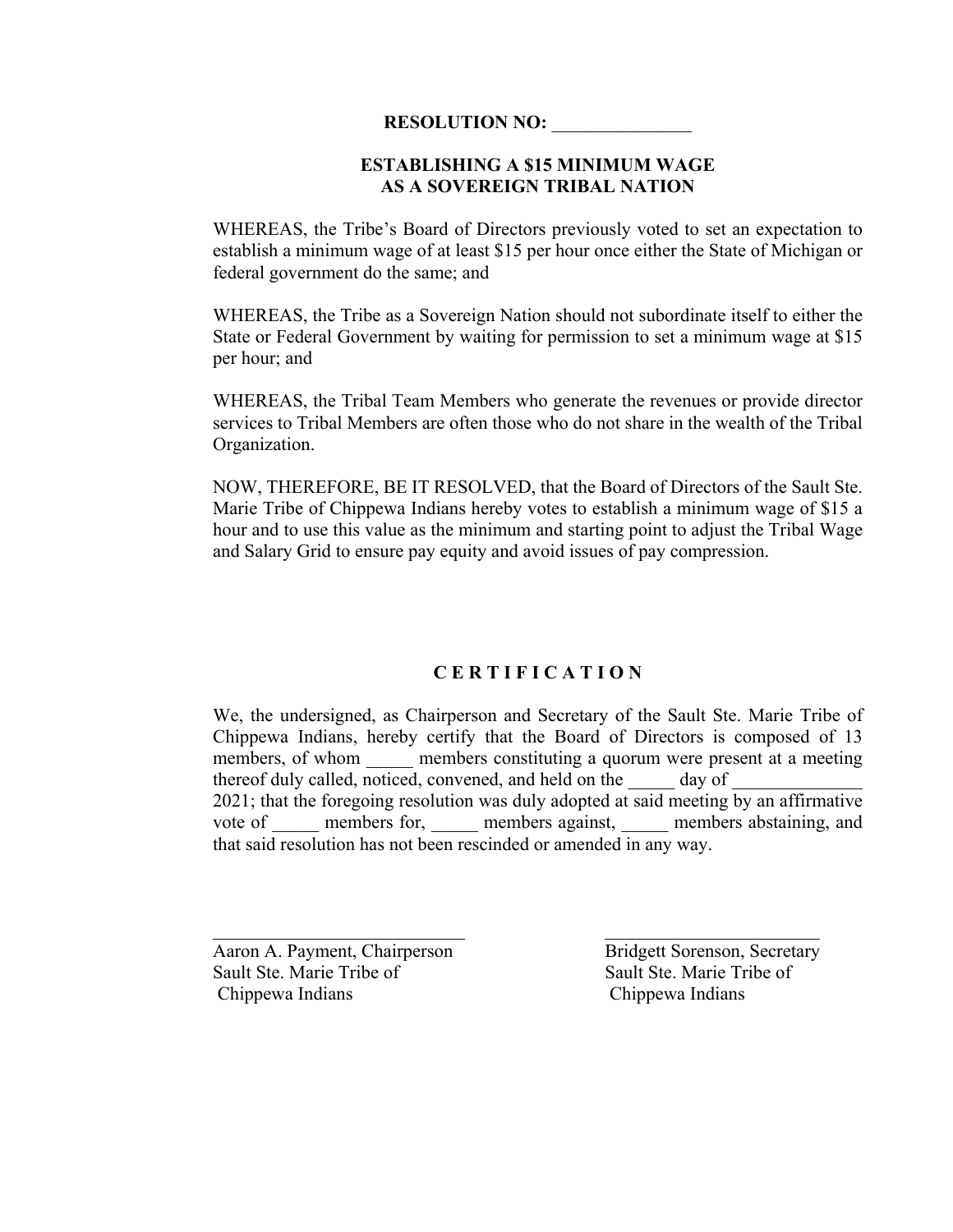#### **RETIREMENT OF TRIBAL BOARD PENSION/RETIREMENT FOR THOSE NOT CURRENTLY RETIRED**

NOW, THEREFORE, BE IT RESOLVED, that the Board of Directors of the Sault Ste. Marie Tribe of Chippewa Indians hereby votes to retire the Sault Tribe Board Pension/Retirement Plan for those who have not yet began to draw.

#### **C E R T I F I C A T I O N**

We, the undersigned, as Chairperson and Secretary of the Sault Ste. Marie Tribe of Chippewa Indians, hereby certify that the Board of Directors is composed of 13 members, of whom members constituting a quorum were present at a meeting thereof duly called, noticed, convened, and held on the day of 2021; that the foregoing resolution was duly adopted at said meeting by an affirmative vote of members for, members against, members abstaining, and that said resolution has not been rescinded or amended in any way.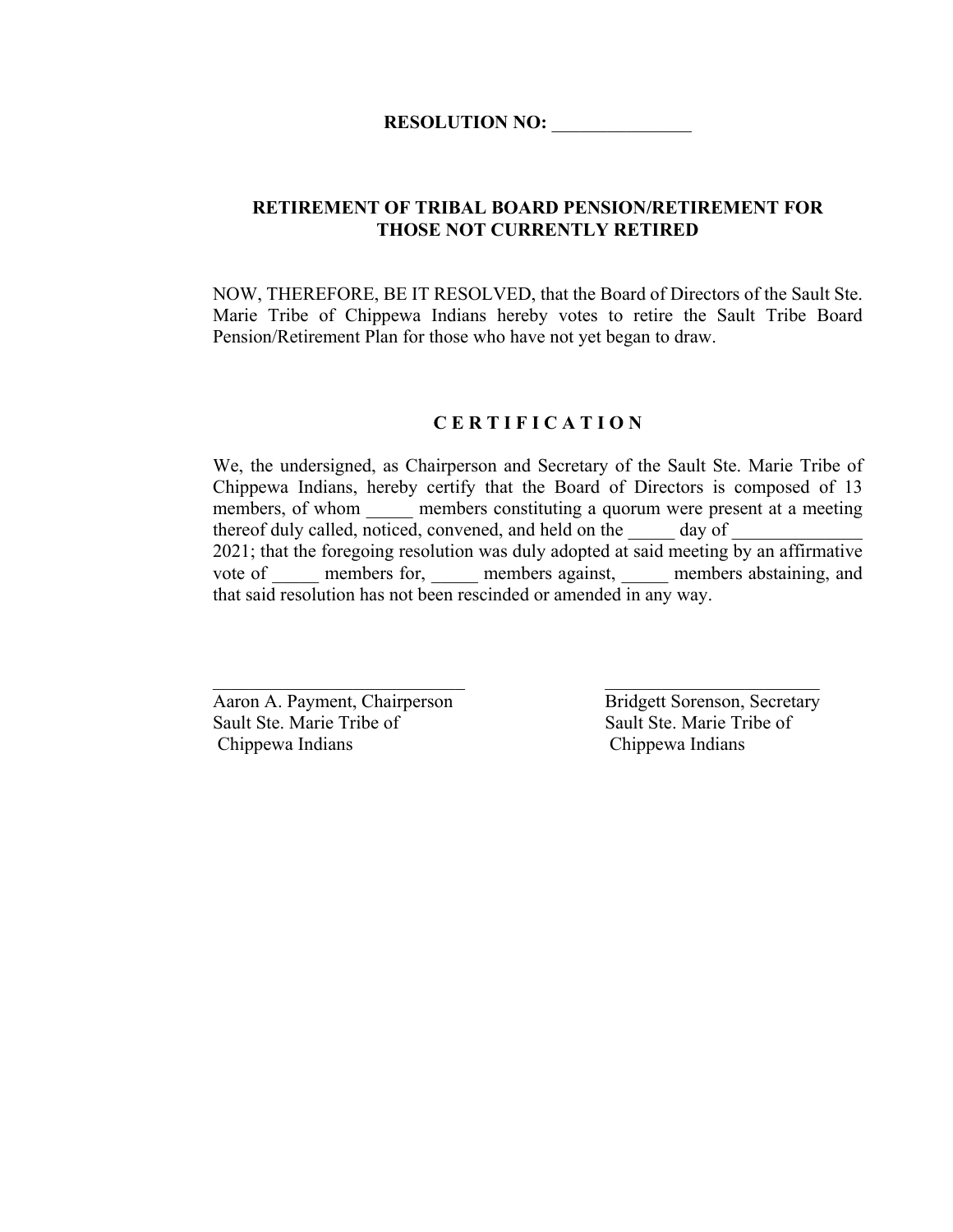## **TRIBAL BOARD PARTICIPATION IN SOCIAL SECURITY RETIREMENT INVESTMENT**

NOW, THEREFORE, BE IT RESOLVED, that the Board of Directors of the Sault Ste. Marie Tribe of Chippewa Indians hereby votes to offer to Tribal Board Members to participate in the Federal Social Security Retirement Plan which was previously not available to tribal government but now is.

#### **C E R T I F I C A T I O N**

We, the undersigned, as Chairperson and Secretary of the Sault Ste. Marie Tribe of Chippewa Indians, hereby certify that the Board of Directors is composed of 13 members, of whom **members constituting a quorum were present at a meeting** thereof duly called, noticed, convened, and held on the  $\frac{1}{\sqrt{2}}$  day of 2021; that the foregoing resolution was duly adopted at said meeting by an affirmative vote of \_\_\_\_\_\_ members for, \_\_\_\_\_ members against, \_\_\_\_\_ members abstaining, and that said resolution has not been rescinded or amended in any way.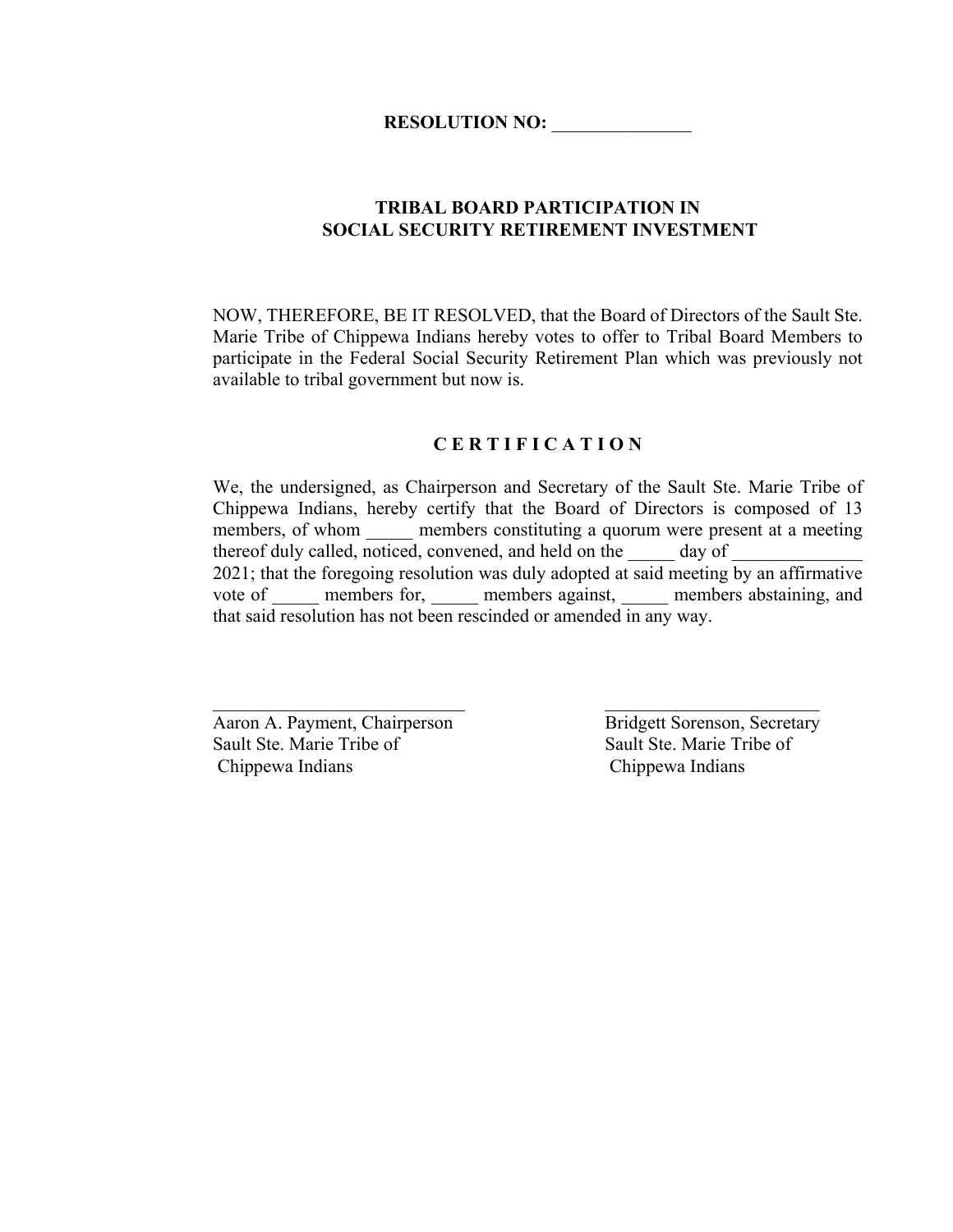#### **CONDUCT AN INDEPENDENT FORENSIC AUDIT AND PUBLICLY REPORT ANY PAFS OR DVS SIGNED OUTSIDE OF THE TRIBE'S CURRENT SIGNATURE AUTHORITY**

NOW, THEREFORE, BE IT RESOLVED, that the Board of Directors of the Sault Ste. Marie Tribe of Chippewa Indians hereby votes to hire an independent auditing firm to conduct a forensic audit to determine if any Member of the Board of Directors (during their term in office) has ever signed a PAF (Personnel Action Form) or DV (Disbursement Voucher) outside of any authority previously granted via a Tribal Board Resolution specifically delegating the authority to sign such a PAF or DV.

#### **C E R T I F I C A T I O N**

We, the undersigned, as Chairperson and Secretary of the Sault Ste. Marie Tribe of Chippewa Indians, hereby certify that the Board of Directors is composed of 13 members, of whom \_\_\_\_\_\_ members constituting a quorum were present at a meeting thereof duly called, noticed, convened, and held on the day of 2021; that the foregoing resolution was duly adopted at said meeting by an affirmative vote of members for, members against, members abstaining, and that said resolution has not been rescinded or amended in any way.